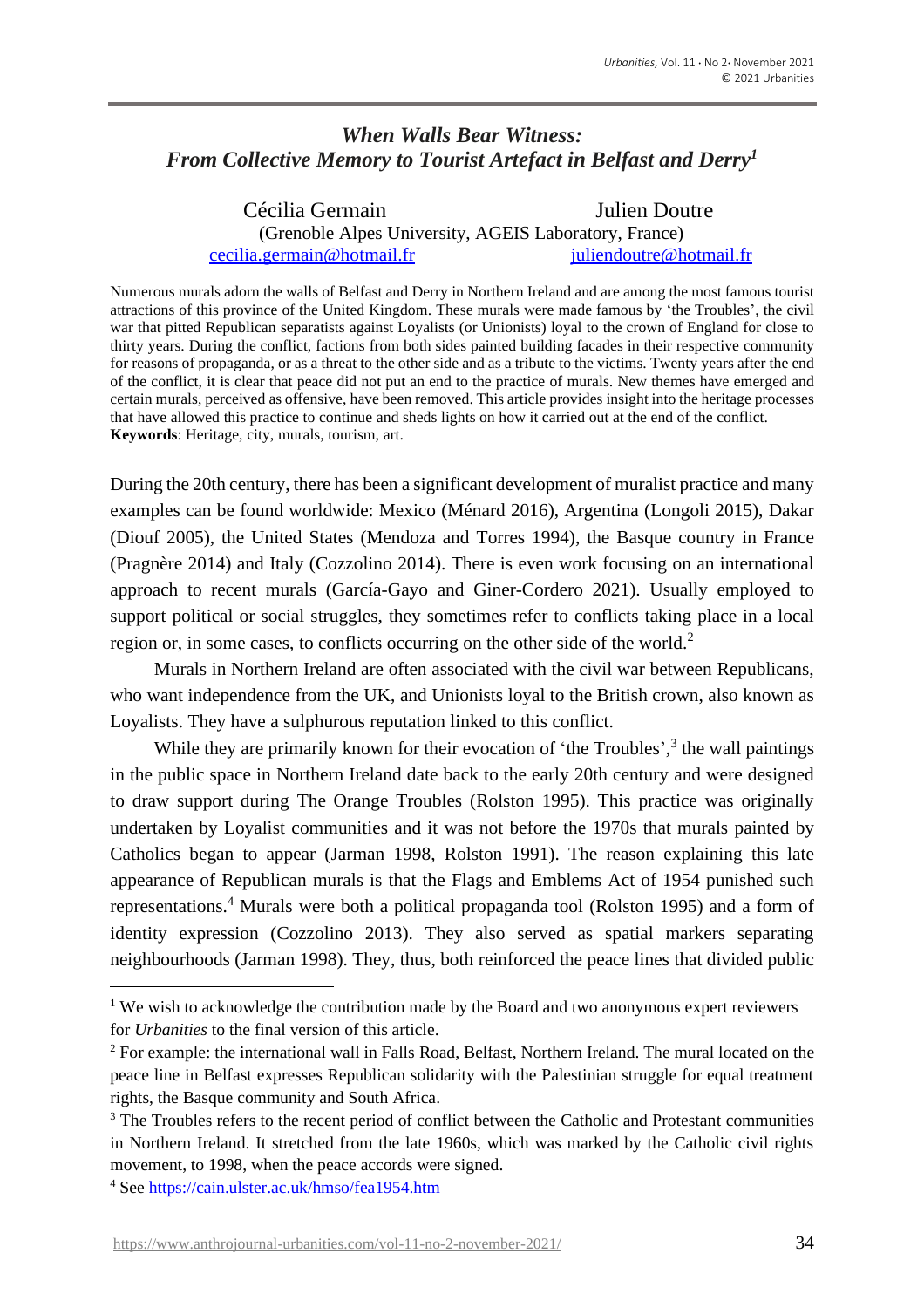space and set up neighbourhood boundaries from the beginning of the Troubles (Ballif 2001). Murals are an important part of the visual and symbolic culture of working-class communities in Northern Ireland (Ballif 2001, 2012; Goulding and McCroy 2020).

In 1977, the Belfast City Council tried, for the first time, to get involved through the Community Murals Programme with the aim of changing some of the themes depicted. Young artists painted more than forty non-political and non-sectarian murals in various locations of Belfast (Sluka 1992). The government's wanted to attract foreign investors and give a positive image to stigmatised neighbourhoods that had been embroiled in community conflict for years. This approach was not as successful as expected, and the new murals disappeared with the rhythm of the seasons and bad weather (Rolston 1991).

Since 2006, certain murals evoking paramilitary groups have been erased as part of the Re-Imaging Communities Programme*.* The programme's objective is to erase any form of 'racist, xenophobic and sectarian' representation.<sup>5</sup>

This Programme sought to mark the transition to a post-conflict era*.* However, the demilitarisation process remains ambivalent. Paramilitary murals are often replaced by emblematic community figures, such as William of Orange, or by references to the British crown. These symbols are hardly neutral. Similarly, Republican murals shout out Northern Ireland's right to self-determination. Gaelic is often used and illustrations depict Republicans as victims, with almost Christlike figures such as the famous Bobby Sands, who died during a collective hunger strike concerning recognition of their status as war prisoners; after their death, he and his fellow IRA prisoners were turned into martyrs.<sup>6</sup> It is worth mentioning that the majority of the murals that have benefited from this programme are located in Loyalist neighbourhoods. It must be acknowledged, however, that the illustrations on the Republican murals are not as warlike as those of the Loyalists. They present themes different from Loyalist murals which, nevertheless, are far from neutral because their emphasis is on victimisation (Ballif 2015). Removed and replaced by others, the Loyalist murals generally represent armed and hooded paramilitaries and are seen by the Catholic community as particularly offensive.

Not all militaristic murals have been removed. Some were preserved for economic reasons associated with the development of tourism (Rolston 1991), and because they commemorate a collective memory (Conway 2010).

These murals are also a tourist attraction (Jarman 1998, Hill and White 2012), which may be viewed as a form of 'dark tourism' (Lisle 2006). In her study of tourism in post-Hurricane Katrina in New Orleans, Julie Hernandez (2008) defines this concept as specific to cultural tourism, primarily aimed at allowing the direct experimentation of the arts, legacies and 'spirit' of a place. Foley and Lennon (2000) point out that in the case of dark tourism, the primary purpose of people's visit to a country or city is to see a site of death or disaster.

<sup>&</sup>lt;sup>5</sup> The words 'racist', 'xenophobic' and 'sectarian' were used by the Art Council within the framework of the *Re-imaging Community Programme* to refer to problematic murals*,* see: [http://artscouncil](http://artscouncil-ni.org/the-arts/visual-arts1/re-imaging-communities)[ni.org/the-arts/visual-arts1/re-imaging-communities](http://artscouncil-ni.org/the-arts/visual-arts1/re-imaging-communities)

<sup>&</sup>lt;sup>6</sup> Mollica (2012) has discussed at length the analytical significance of hunger strikers and their actions.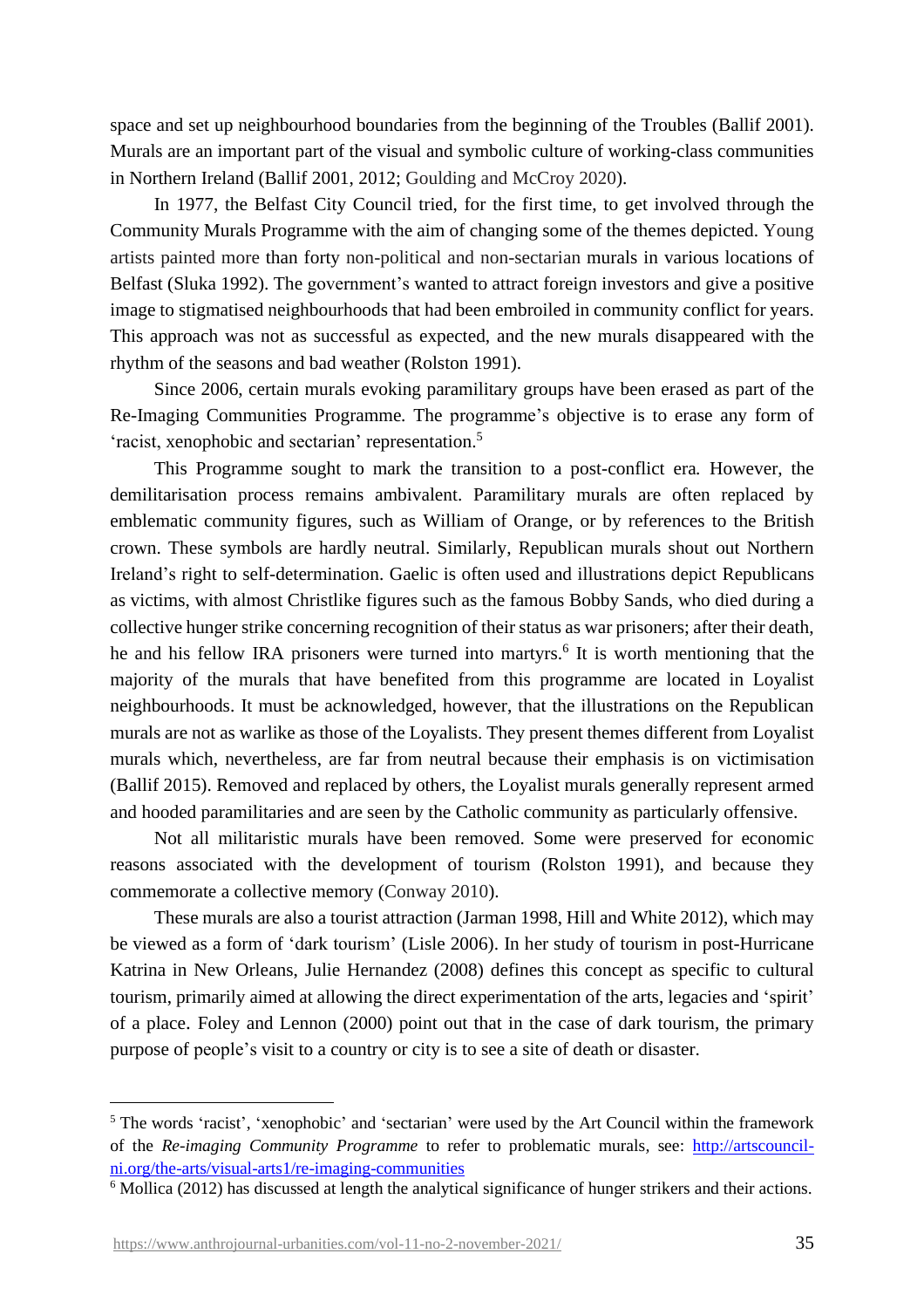However, none of the tourists that we interviewed came specifically to visit the Northern Ireland murals. They spoke about their interest in the history of the conflict and the Troubles, but their visit fell within a more global context: the discovery of a country that has many attractions to offer, such as the Giant's Causeway, the Game of Thrones Tour or the Titanic Belfast Experience. The Northern Irish conflict and the visit to the sites of remembrance with which it is associated, such as the murals, was not their primary motivation. In this view, one cannot really speak of 'dark tourism'*.* Visiting the Belfast's or Derry's murals can be seen as a form of phoenix tourism (Causevic and Lynch 2011) aimed at highlighting the reconciliation between the two communities and at promoting the development of the neighbourhoods concerned. The term 'traumascape', used by both Tumarkin (2005) and Naef (2011), may also apply to the type of tourism observed, which is interesting with regard to the murals of Northern Ireland. Indeed, these traumascapes are places where the Troubles are repeatedly staged by stakeholders in tourism who use the murals as decor.

In contrast to the tourist approach that seeks to preserve the murals from depicting the Troubles and especially those that make direct reference to the conflict, many local habitants push for the replacement of these murals with others that have nothing to do with the Troubles. Yet, remembrance is a very important aspect in the healing process because both communities must preserve their own identities while opening and sharing with the other (McDowell and Braniff eds 2014). Thus, recent and ancient murals coexist in an apparent chaos, but as we shall see later, their placement is no coincidence.

It is important to understand the role of tourism in the heritage production of space: these places that house the murals are produced, but they also produce their own space (Lefebvre 1974). Indeed, these spaces are the product of 30 years of conflict, often involving underprivileged neighbourhoods that were not spared by the Troubles and bear the stigma of those troubled times. These decaying spaces become 'factories' that produce ruins and traces (Veschambre 2005) that will become the monuments, the heritage of tomorrow (Dickinson 1996). Thus, tourism becomes the catalyst of a very singular production of space: the heritage.

There are several approaches concerning an ongoing heritage process involving items related to the Troubles. Most are generalist in terms of the heritage process, while some are very specific to the Troubles.

Most of the social scientists agree that heritage is a social construction rather than just a deposit of history, as it is often stated through common sense (Riegl 1984, Di Ḿo 1995, Davallon 2000, Rautenberg and Tardy 2013). Others, like Smith (2006), have examined the question of heritage, particularly with regard to the institutional discourse that serves as the foundation for the establishment of a collective memory and a place as heritage.

Murals are part of a dual heritage process. First, some of the murals that the residents of Belfast consider to be embarrassing because of their content have been replaced by murals that replace the violence displayed with identity references. Both these new murals and those that are preserved in their original state become sites of remembrance because of the people's will and the passing of time, ultimately acquiring the status of symbolic elements (Nora 1984-1992). Their primary role of murals as tools of political propaganda is fading, and they are becoming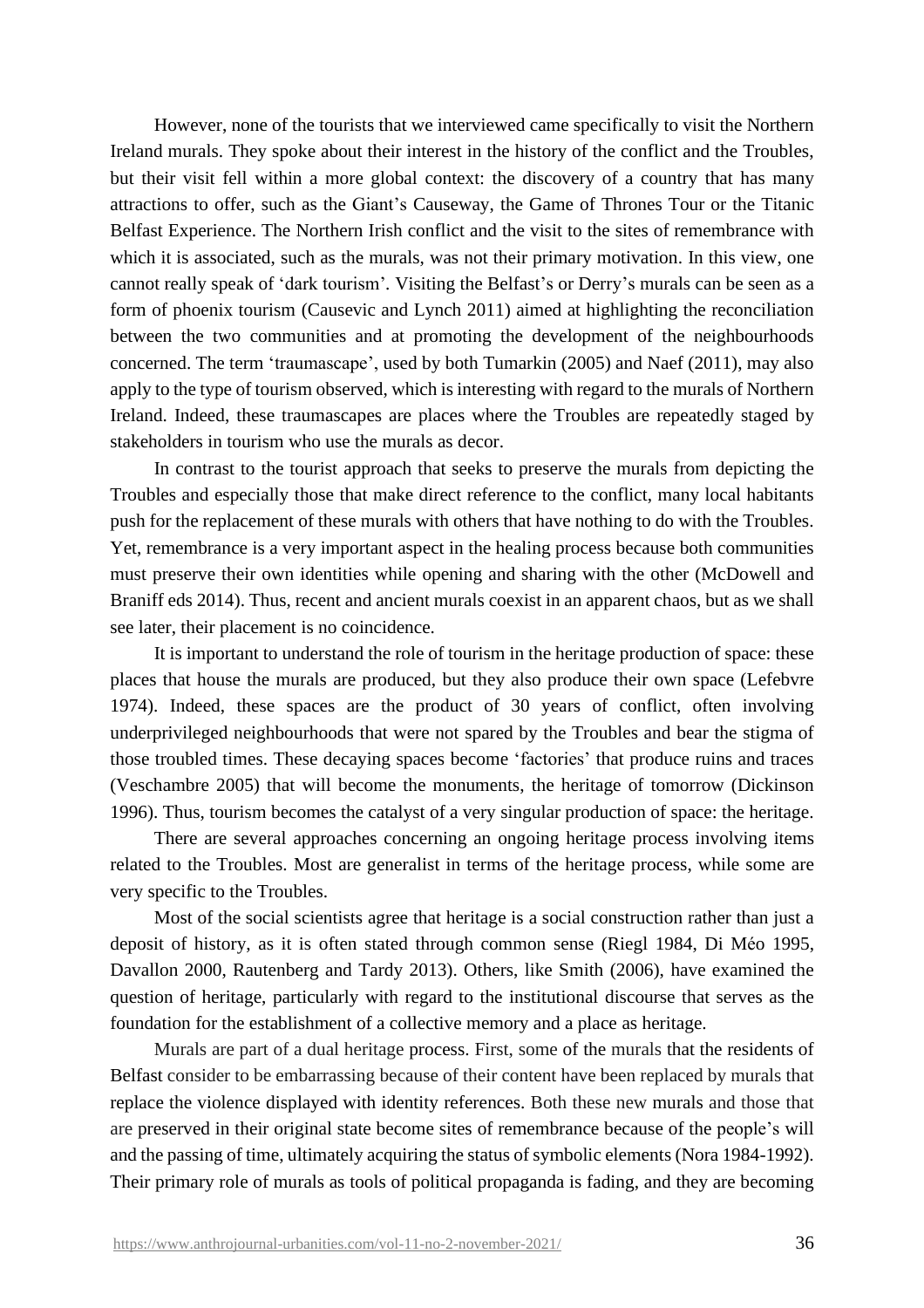symbols of identity specific to each community. This phenomenon, which combines the preservation and the removal of murals, fits into a broader heritage process that may lead to a material and symbolic recycling or reappropriation of the urban space (Veschambre 2005). Beyond this dynamic of conservation and erasure, these collective initiatives for selection of images present in the public space illustrate a more complex process of social agency that is expressed at community level, at the level of political power and in the economic domain. Thus, the analysis of the replacement or conservation of murals demonstrates how a community, a divided country, wishes to speak about its collective memory in relation to a civil war; but also, how this discourse evolves over time. Observation in the city and its neighbourhoods is therefore a valuable tool for making visible this process in action.

With this in mind, the present article focuses on how the different actors (residents, tourists, tourist guides, social workers) view the heritage process of murals and the extent to which they succeed in including them in their own practices*.* We will see how identity and economic and cultural elements succeed in transforming these murals into heritage objects.

Drawing on the examples of Shankill Road in Belfast and Bogside in Derry, respectively Loyalist and Republican neighbourhoods, we will show how several distinct heritage processes have been set in motion and how they coexist.

#### **Methodology**

This study of an urban setting is based on an ethnographic fieldwork carried out using semistructured interviews, observation and photographic documents. Here, the ethnographic method, originally applied by anthropologists to the study of tribes or communities, is employed in a singular terrain: the city (Prato and Pardo 2013). Urban anthropology has gradually established itself as a relevant field for the study of the 'mille-feuille' structures of modern cities (Kanca 2021). Previously the domain of sociology, which often used a quantitative method (Durkheim 1951), the anthropological method has successfully confronted the study of cities by combining micro and macro approaches (Pardo 1996, Pardo et al. 2015, Pardo 2018).

In addition to belonging to the field of urban anthropology, our work is also related to visual sociology. The city is a favoured field for researchers interested in this visual approach (Zuev and Krase 2017), the value of which is no longer in doubt (Sztompka 2008, Collins 2004). The use of images in public space as research data is not only valid (Nathansohn and Zuev 2013), but it also provides insights into the way people behave and evidence of material products of culture, its iconography (Pauwels 2010: 546; Alexander et al. 2010). Visual sociology is well suited to the study of the social, political and economic issues surrounding murals, notably through the study of collective identities, the perception of urban landscapes, ethnic conflicts and collective identities (Nathansohn and Zuev eds 2013).

We have thus called upon the classic tools of anthropology and sociology, such as the methods of direct and participant observation and interviews, the tools of visual sociology, such as photographic-documentation, and data generated by the research subjects (Margolis and Pauwels eds 2011). The observational method is particularly useful as it allows us to understand the history of the city, its dynamics and the interaction of its inhabitants (Krase 2012).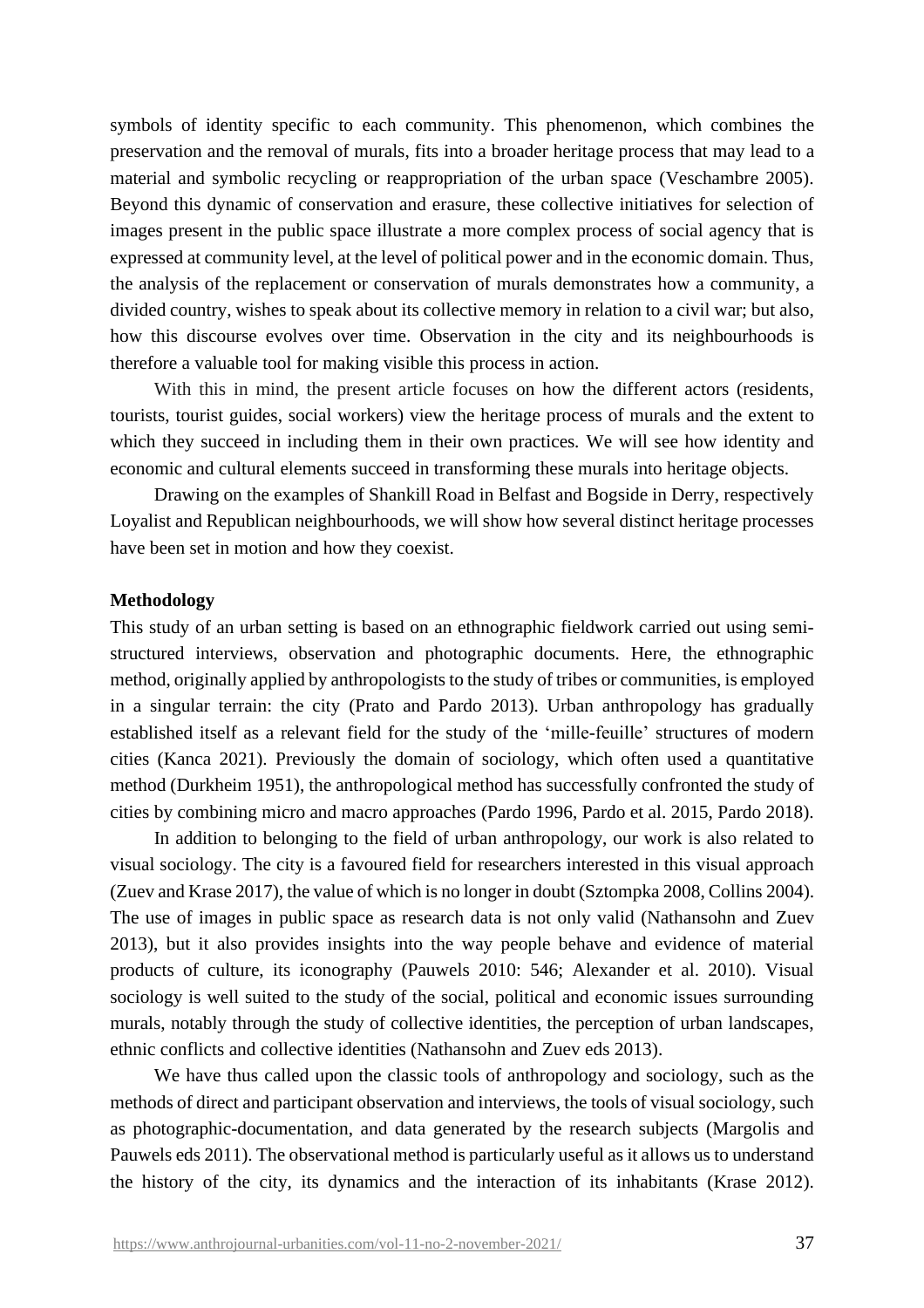Monuments, architecture and traces are all markers that illustrate the plurality of discourses in this territory. This makes it possible for us to understand how communities and, by extension, inhabitants and politicians deal with it.

To carry out this urban anthropology study, we conducted extensive observations and interviews in Belfast and Derry between the summer of 2014 and the autumn of 2016. The interviews lasted between thirty minutes and two hours. They were recorded with the consent of the interviewees and subsequently fully transcribed. All interviewees were given a pseudonym to guarantee their anonymity. Pseudonyms were chosen in a way that maintained national, social, generational and religious affiliation of the respondents. The interviews included several categories of people: inhabitants (8 interviews), tourists (12 interviews), people directly involved with the murals (9 interviews). The latter were artists, social workers working in neighbourhood associations and social centres, parishioners, tour guides and taxi drivers. The interviewees were contacted directly in the field, drawing on observations and tourist visits. The interviewees recommended several actors to whom we had less access.

To understand fully the context in which this ethnographic study took place, one must take into account the largely reserved attitude of the Northern Irish people concerning anything related to their contemporary history. We soon realised that almost everyone knew a family member who had died or had been imprisoned during the Troubles. The weight of the history associated with this conflict is still very heavy and it was often difficult to engage actors fully in conversation. Investigating this subject in Northern Ireland quickly proved challenging for a researcher, especially a foreign one. One needed to be patient through silences and missed appointments in order to collect precious information.

We went several times to Northern Ireland to explore and understand the muralist practice. As French researchers we had a specific approach because of our unfamiliarity with this field. It was both an advantage and an inconvenience to be a foreigner. The main advantage is that foreigners have external views on the matter. This means that they can see things that a local researcher would probably ignore, for, even if employing much reflexivity, one cannot fully avoid the common-sense relative to one's own culture (Geertz 1986).

## **Making a Detour via Belfast: Where a Working-class Neighbourhood is Learning to Link the Past and the Present**

Shankill Road is part of West Belfast, a Loyalist stronghold that was particularly active during the Troubles and was infamous for the armed fighting between Loyalist militias and IRA. It shows a large number of murals, for some of which the distinguishing feature is the representation of hooded and armed paramilitaries. These are among Northern Ireland's most famous murals and the tourist flow to see them, which contrasts with the fact that Shankill Road is a working-class, socio-economically disadvantaged, area.

There have been many changes in recent years, as Edward, a social worker in a local association, explains:

'Lower Shankill was probably the first Loyalist community to join the Re-Imaging Communities Programme about a decade ago. The dominant paramilitary group in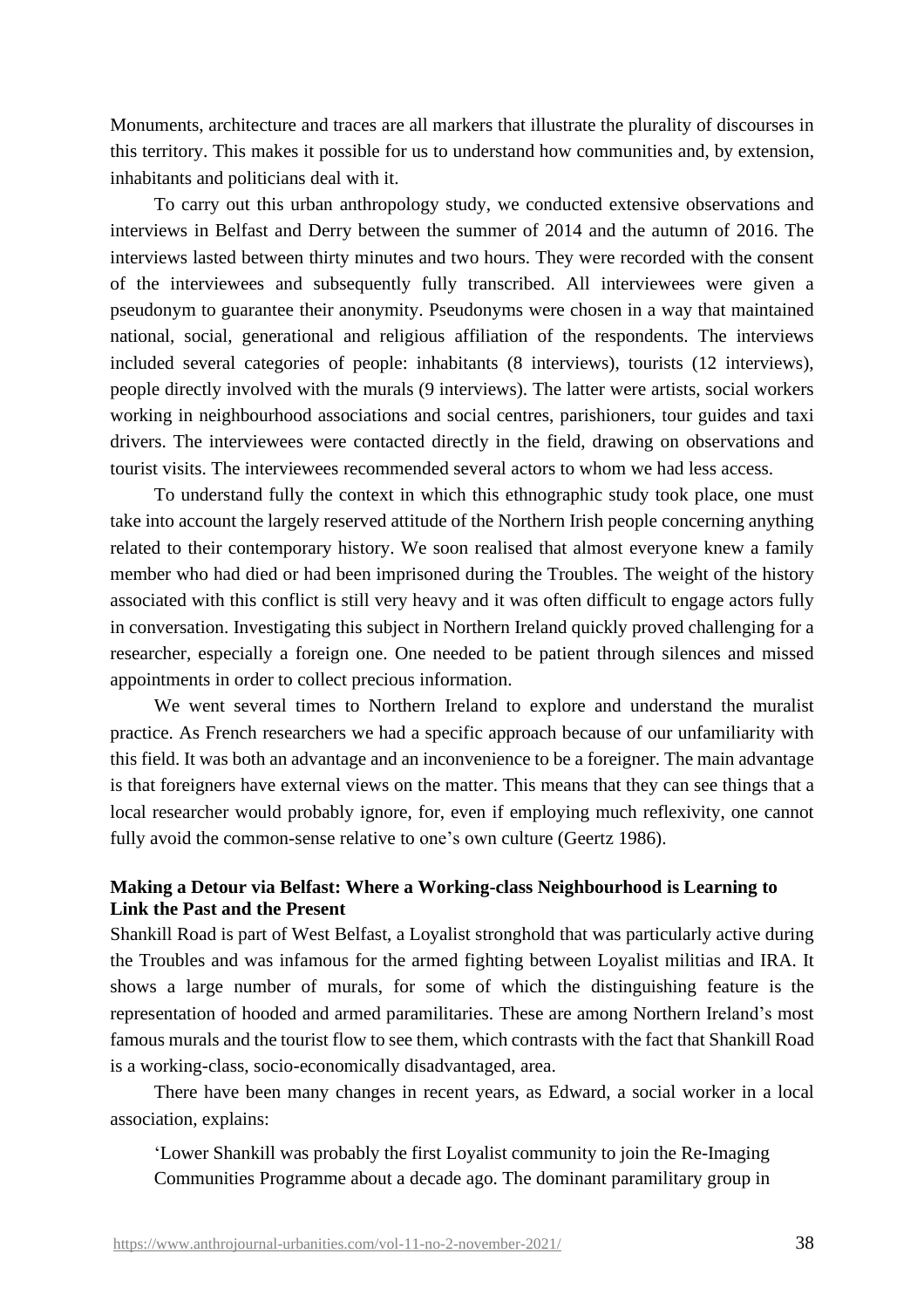the region believed that "because gunmen were no longer on the streets, it was time to remove them from the walls". Belfast City Council agreed to fund the project and we negotiated an agreement in which seventeen "contentious" murals would be replaced one by one. We then embarked on a broad community consultation process, such as newspaper advertisements, the distribution of brochures in each household and workshops, to identify the themes the community wanted for the new murals designed, for example, around themes such as culture, sports, history, etc. The entire process from the adoption of the protocols to the replacement of the seventeen murals took most of the year.'

(Interview with Edward, social worker, Shankill resident, 47 years old).

What Edward is actually presenting is the progress of the mural heritage process on Shankill Road*.* It appears that rather than being completed all at once this process occurred in phases. The first phase corresponded to inhabitants' assertions — irrespective of whether they were 'civilians' or members of a paramilitary militia — that it was time for the neighbourhood to engage in a process of appeasement in line with the peace agreements made more than a decade before. Then, Belfast City Council, which at the time was running a mural programme, agreed to fund the replacement of seventeen murals selected by the community. As these were gradually replaced, the inhabitants were systematically consulted. The new murals are, thus, the result of a cooperation between the inhabitants of Shankill Road and the city council. This not only legitimises the presence of these new murals in the neighbourhood, but also makes them a testimony of a bygone and accepted past.

Indeed, during our visit to Shankill Road, we saw these new murals alongside some of the old murals which are still in place. The paintings that have been replaced are easily identified because a plaque describes the old mural and explains the new one. The majority of the seventeen murals that have been replaced displayed masked paramilitaries holding Kalashnikovs. As Edward pointed out, the new murals centre on different themes:

'Social issues, rights, equality and history. For example, we now have murals on the themes of resilience, participation, children's A to Z history of Shankill, where Belfast's oldest parish stands.'

(Interview with Edward, social worker, Shankill resident, 47 years old).

The focus is on the values of the inhabitants and on their history. Thus, Edward adds:

'It was very important to us that children did not face this violence on a daily basis. We don't want them to go through the same events as their parents did and, to overcome the violence, we had to remove it from the walls they walk along every day.'

The community therefore needed positive elements on these new murals which would be more in tune with their daily lives, and which would allow them to build a favourable postconflict identity.

The photographs 1 and 2 below are examples of murals repainted as part of the Re-Imaging Communities Programme in collaboration with the Shankill Road neighbourhood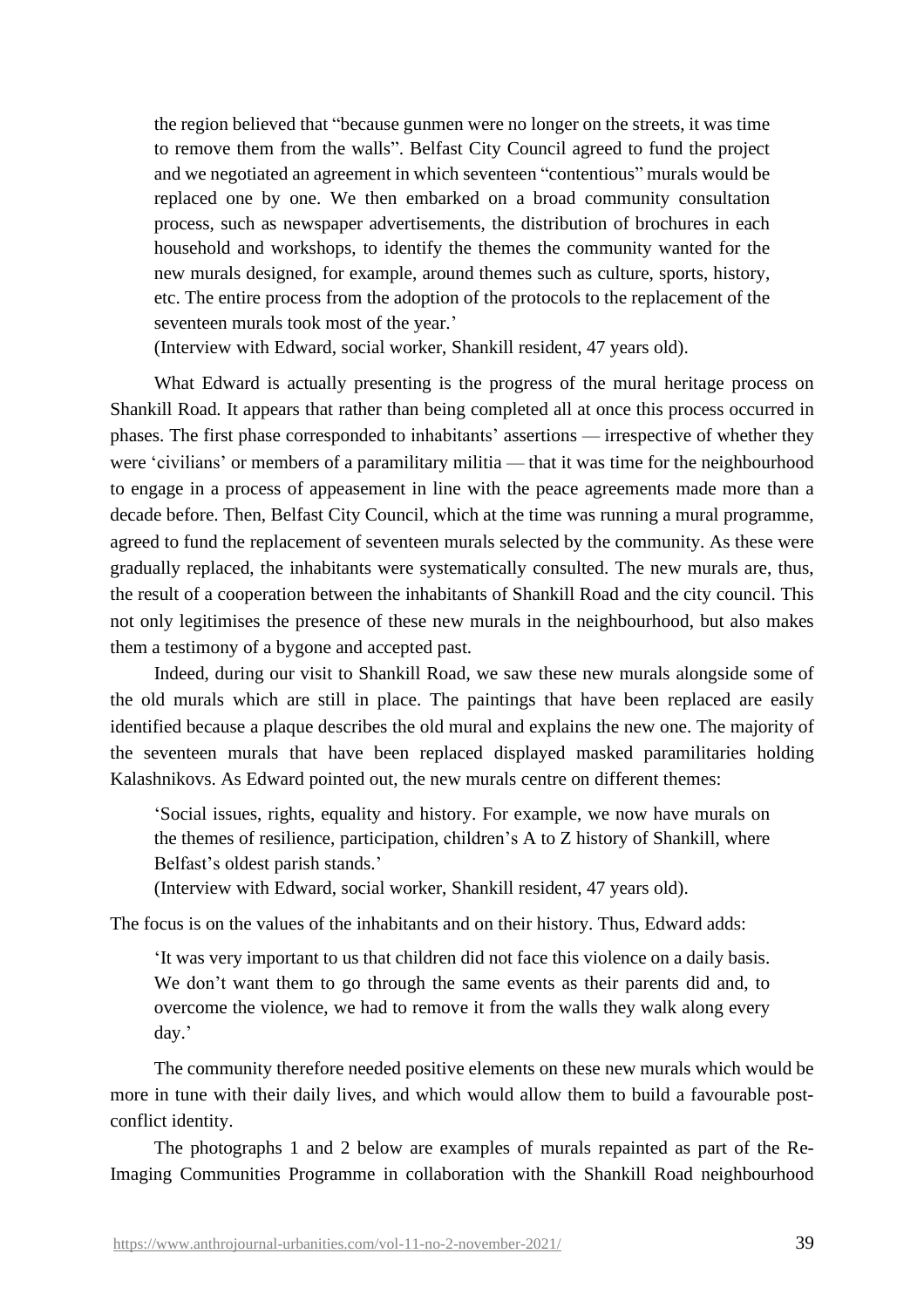association. In photograph 1, the mural illustrates perfectly the themes desired by the inhabitants and the historical facts they wish to see on their walls. In photograph 2, a plaque explains the meaning of the new mural. It says: 'The Gold Rush mural replaces a paramilitary image of two silhouetted gunmen representing the Scottish Brigade. This new image by artist Tim McCarthy represents an event in July 1969 in Christopher Street when children digging in the rubble of the then demolished "Scotch Flats" discovered a hoard of gold sovereigns. Word spread quickly and thus began "the Gold Rush". The project was funded by the Re-imaging Communities Programme of the Arts Council of Northern Ireland and delivered by Belfast City Council with the support of the Lower Shankill Community Association. The project would not have been possible without the support and the participation of the local community'.



Photograph 1, Photograph 2. Photograph 1: 'The Gold Rush mural'. Source: C. Germain, J. Doutre, 2014. Photograph 2: 'Plaque with old mural'. Source: C. Germain, J. Doutre, 2014.

The transmission of the neighbourhood's history and collective memory played a prominent role in the drive to replace murals. An informal discussion with the locals clearly reveals this logic. They are proud of the new works that adorn their walls. Emma, a 36-yearold Shankill resident and stay-at-home mother, explained that she was now happy to be able to walk the streets with her children and show them 'the history of this place, through the red hand of Ulster, the story of Luther, but also women's role in the community.' Thus, Emma presents the history of her community in a positive light, deliberately ignoring any reference to the Troubles. These new murals allow this resident to pass on to the younger generation a complex history that spans over the origins of the community (the red hand of Ulster), from Protestantism to the demand for egalitarian values.

The story of Shankill and its people is not limited to these dark times. On the contrary, community and individual practices express people' demands and the great influence of Northern Irish history, as well as a willingness to write a new chapter for a long-stigmatised neighbourhood. Emma remarks are related to what is selected to be part of a collective memory. Not every event that took place needs to be there; only those important to the group do (Halbwachs 1992). This also means that, as a social agency, every community will select its own important things that are to be part of its collective memory (Mcdowell and Braniff eds 2014).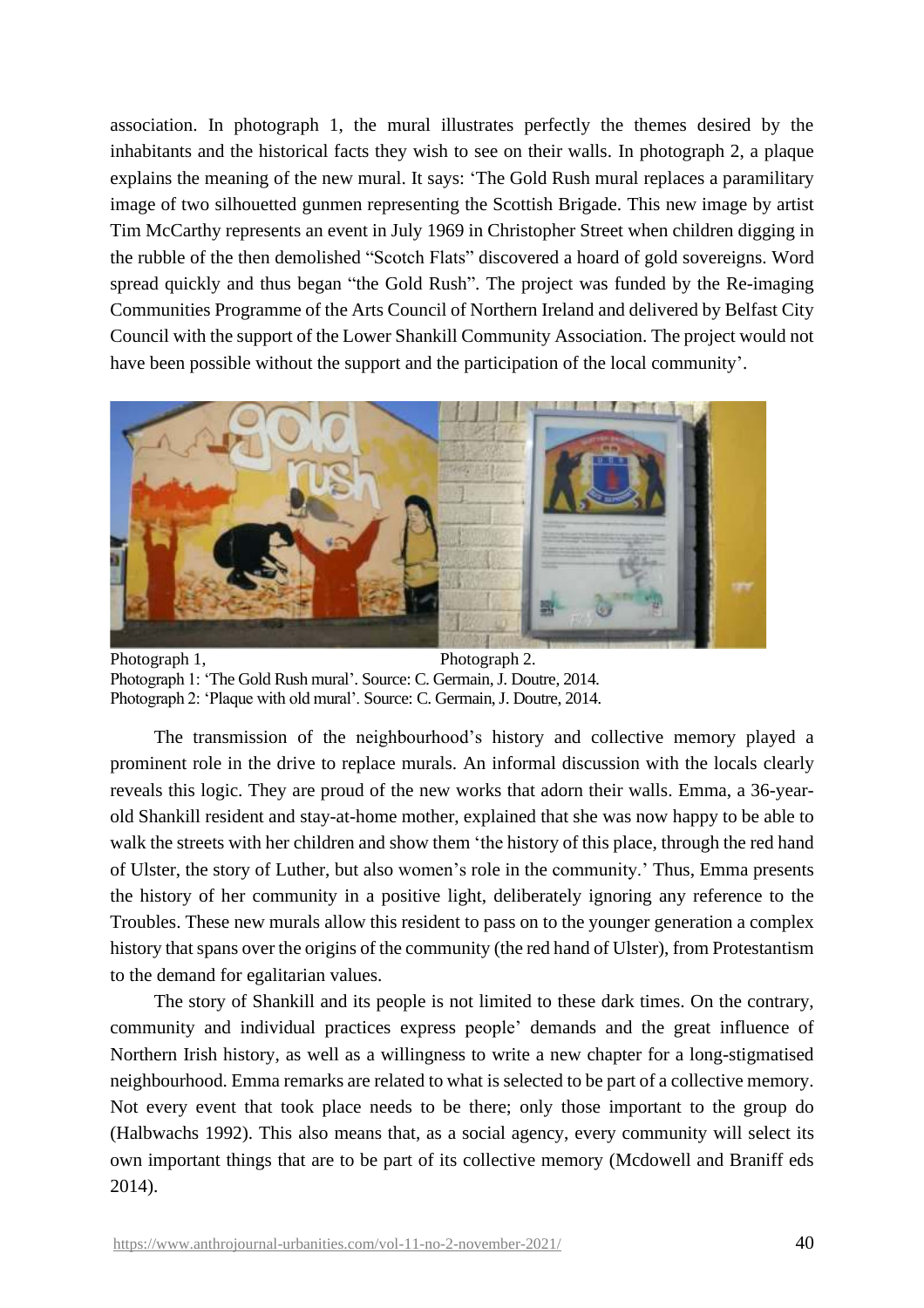Charlotte's story, however, shows a different perspective. It shows that a child can be an actor in this process and initiate conversation about this subject. Charlotte has to answer questions from her 3-year-old son, Liam, on a daily basis.

'It's mostly him who makes me talk about the murals (she says, while pointing to her son).

Every time we leave the house, he asks me what's on the walls.

He asks me, "What's the big hand?"

I explain to him what it is and, to find out whether he recognises the colours, I ask him what colour is it? Red.

Or he asks me, "What are the children doing? Who are the men?"'

(Interview with Charlotte, 25, a supermarket employee, in a relationship. Interviewed in the presence of her son Liam, 3)

At a time when questions abound, murals succeed in getting parents to talk about the community's past and present. Murals then become an effective mediation tool between the mother and her son in order to explain part of the history of the neighbourhood, of its people and of one's own family.

Emma's and Charlotte's testimonies suggest that mothers may use these new murals as educational support. In this way, they can pass on their culture and some historical facts recognised by the community. Generally speaking, the parents of young children acknowledge the educational significance of these new murals and welcome the fact that they can present to their descendants something other than the painful memories associated with the Troubles. Through these images, they can thus explain on a daily basis the core elements of their culture, irrespective of whether they are religious, historical or even mythical.

Moreover, we were informed that the area was also home to the oldest parish in Belfast. This reinforces its historical and heritage value and distinguishes Shankill Road as a remarkable place in the northern Irish capital. It is therefore logical that a heritage process should have been adopted in this neighbourhood, drawing not only on its origins, but also on some of these new murals and sculptures. Some traces were erased, while some other are kept and extended (Veschambre 2018).

While an erasure logic prevails at Shankill Road*,* the murals that disappeared became part of the heritage: the way they are presented, forming a diptych with the new mural that replaces them, evokes memories of the past. Viewed on its own, the new mural shows only the themes it presents, but associated with the plaque that describes the old mural, the painting takes on another dimension: that of a site of remembrance.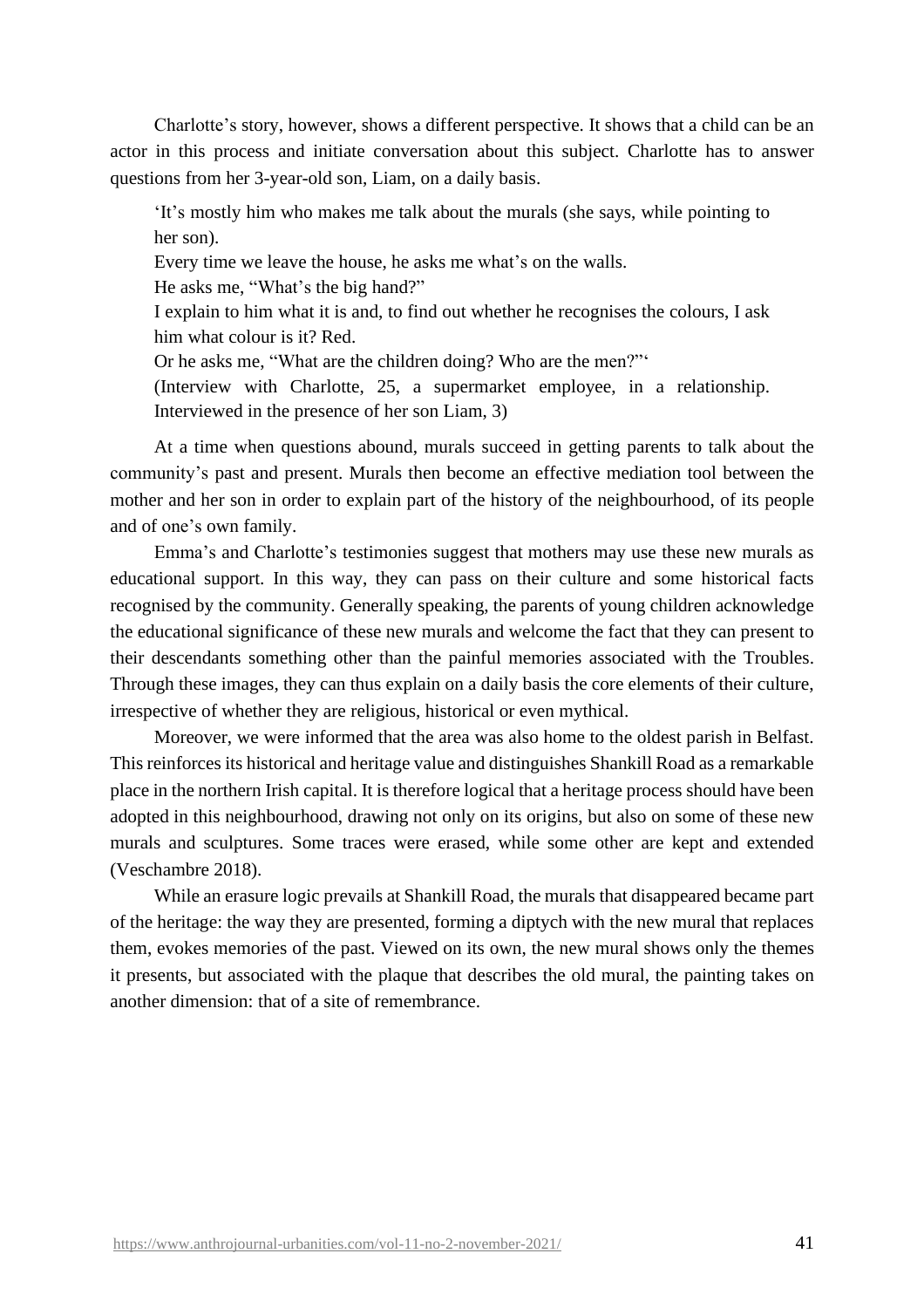Tourism professionals and visitors in search of traumascape do not share the same desire to 'close the book'. As a result, not all the murals featuring paramilitaries have been removed. Certain murals, such as the 'sniper' holding his rifle in a way that gives the impression that he is following the observer, are famous and are among those visited by all those who pass through Shankill Road.



Photograph 3: 'The sniper mural'. This mural depicts a sniper from the Ulster Freedom Fighters (UFF), a Loyalist paramilitary group. Source: C. Germain, J. Doutre, 2014.

These murals are 'typical' of those drawn during the Troubles, and they are preserved and regularly restored; otherwise, weather-related hazards would have led to their disappearance over time. The logic of the tourism economy is therefore in contradiction with that initiated by neighbourhood's people. This seems logical because there is no tourist infrastructure in Shankill Road; as we mentioned, it is a working-class neighbourhood. Apart from the taxis and bus queues bringing tourists to see the place, nothing is done to encourage the latter to stroll around. The only existing businesses are clearly intended for residents, who are not necessarily delighted to see visitors, as many are exasperated by the constant comings and goings of tourists. On occasion, the neighbourhood feels insecure, due to various factors: broken glass scattered at the foot of some murals, somewhat unfriendly people staring at tourists, and so on. This sense of insecurity was confirmed by Florine Ballif (2015), who deplored the aggression towards tourists (insults, stone-throwing) and the acts of vandalism targeting tourists' vehicles (fires, damage). Several tourists whom we interviewed confirmed Ballif's findings. For instance, Benjamin, a French tourist said:

'I feel that the tension between the two communities is still present. It's real, concrete; it's not quite a thing of the past yet. You can see that there is always a wall separating the Catholic and Protestant neighbourhoods. It's not without reason,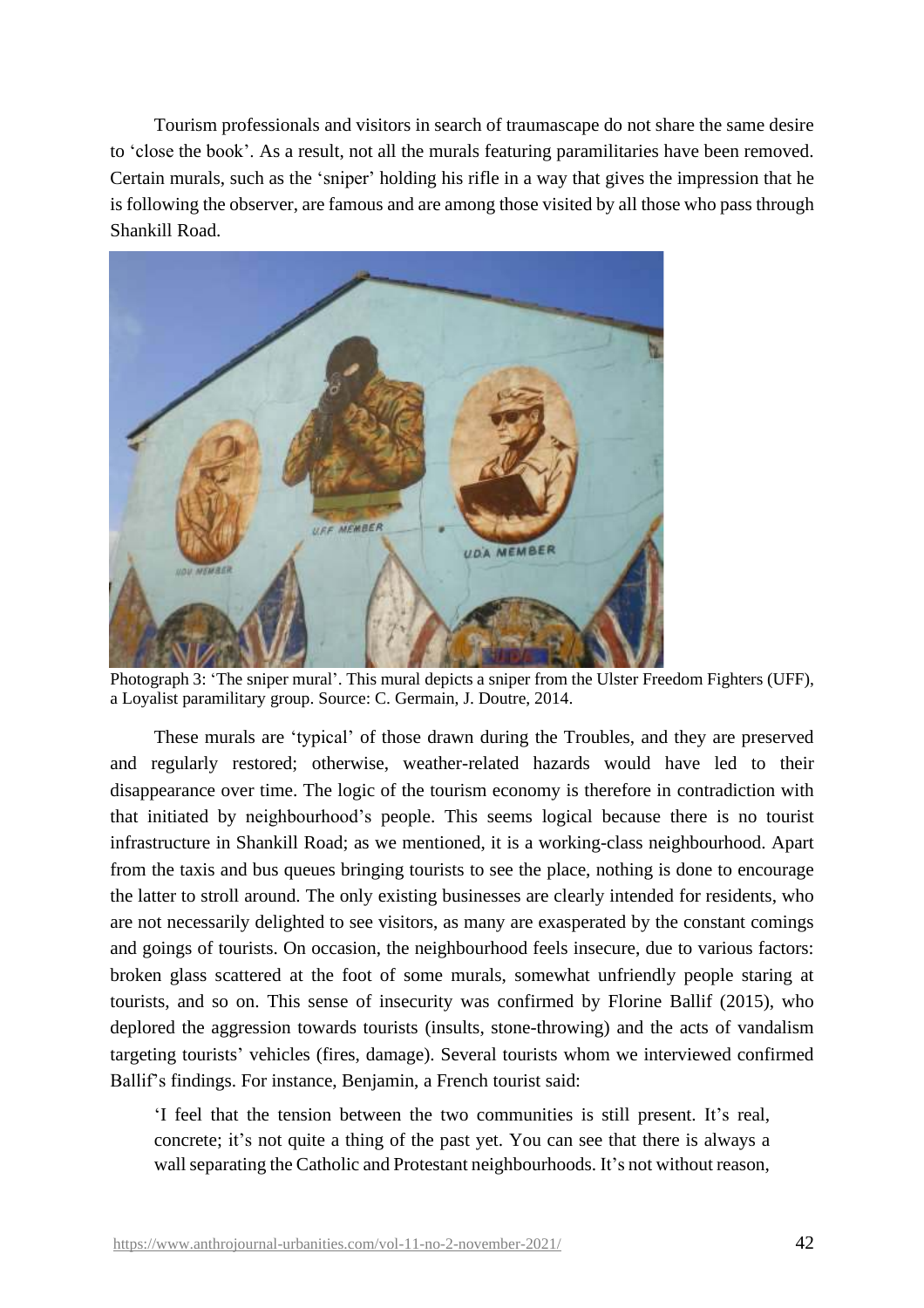and at night the wall is closed; that's not a negligible fact. The wall may well have fallen in Berlin but here there is still one that seems even more resistant but no one talks about it. I feel like it's taboo. Nobody talks about it on TV. You can also see that there's glass, debris on the ground. You understand that projectiles are always exchanged at night. It is not a climate of peace. Even when you're a tourist, you have to be careful; you can easily become a target. When I was taking pictures of the murals, of the peace line, I got insulted by a youth gang, children, who asked me what I was doing there, why I was taking pictures of this thing and that I should go back to my home and fuck myself, if you can excuse the language. I was shocked to see such young people — they were not even teenagers yet, given their appearance — make such remarks and express themselves with such violence. All because I was taking a picture of the mural. I think there is a hatred towards tourists who come to see these murals and I think it is transmitted quite early. Even though I am having a wonderful experience in this country, I think that one must remain cautious and on guard because the conflict is still present, despite everything.' (Interview with Benjamin, French tourist, engineer, 38 years old, travelling alone).

During observations in the Loyalist Sandy Row neighbourhood, we too noticed this animosity when one of us photographed a paramilitary mural that was being demolished. An inhabitant expressed his displeasure very loudly as he passed us by. His stare and his aggressivity made us leave quickly the area.

These stories, however, refer to relatively isolated cases. Indeed, the vast majority of visitors are delighted with the experience proposed by the tour guides and talk about the quality of the immersion. For instance, Patrice, a Belgian tourist traveling with his partner, a nurse of 34, no children, had this to say:

'It's impressive, it really feels like you're in that period, during the Troubles. You feel like everything has stayed in place, that nothing has changed since then. You can even feel the tension. It's crazy! You feel that it's hostile! Also, when you are able to take a tour with a guide, it really gives a different dimension. The guy, he was there, at that particular time, he knows many anecdotes, the history, because he experienced it, it's not just a guy who tells you something he memorised. It's his story, his country, what he went through. He even told us that his cousin died because of this conflict. It's really poignant, moving. It's going to remain an unforgettable moment.'

Tourists' sense of immersion is also due to the fact that the visits to Shankill Road are mostly confined to the street entrance where the paramilitary murals are located. These guided tours often omit the street centre, where the majority of the new murals are located.

Murals' location has always been very important and has a strong meaning. During the Troubles, the messages shown on murals in a neighbourhood were intended for the inhabitants, whereas those located outside were intended for enemies (Miossec 2009). The most menacing murals were positioned at the neighbourhoods' borders and were clearly visible. The primary role of the mural was to provide information that could not be found in the media and was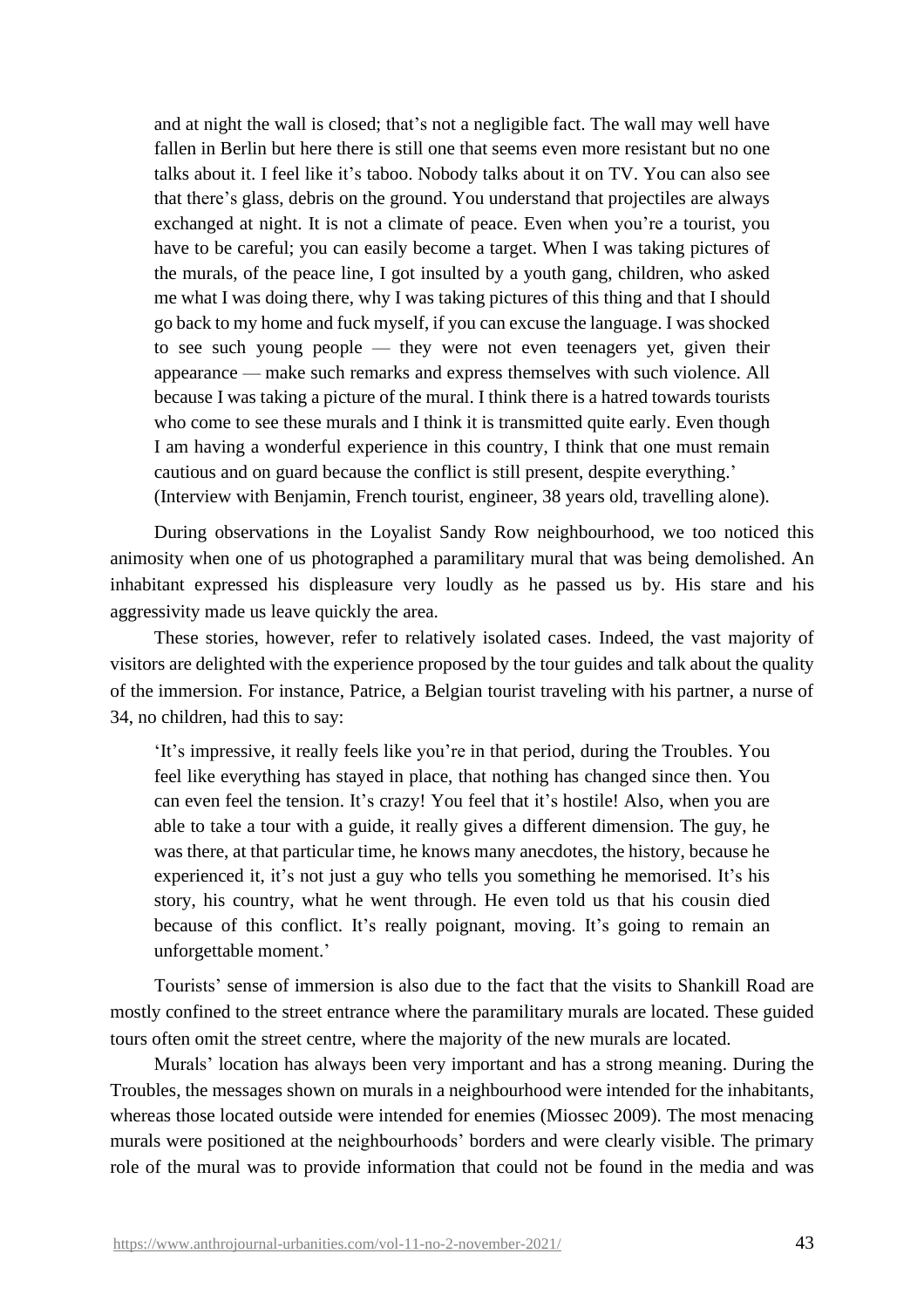censored by the state, because it related to paramilitary groups or to groups considered to be terrorist. This information was intended either for the inhabitants of the neighbourhood — in the form of memorials where the victims of the conflict were celebrated and tribute was paid to the martyrs — or to the enemy threatened with death or reprisals. During the Troubles, it was belligerent-fuelled propaganda.

The heritage process of the Shankill Road murals highlights what is important for the inhabitants, now, in this post-conflict era. It shows what defines them and illustrates a wider identity process; that is, the redefinition of a collective identity (Rautenberg and Tardy 2013, Micoud 1995). This explains this mishmash of preserved, updated murals showing the plural identity of the inhabitants of this Belfast neighbourhood. This identity includes the memory of a dark period, of human losses and of the war, but also and above all of what they seek to build together, of their values. Even legends like the Red Hand of Ulster participate in the creation of a collective identity (Pardo and Prato 2019, Kanca 2021). However, the case of Shankill Road is not unique and there are very similar processes of heritage that mobilize a strong collective memory through a very assertive identity, one example of which is the work of Jean Clément Martin on the Vendée (Martin 1984).

Everything that we observed in Shankill Road shows how this process of building a collective identity is established, especially through the social agency dynamics of the people, the economic and institutional actors.

Having dealt with the meaning of murals in the Loyalist neighbourhood of Shankill Road, we now turn to the practice of painting murals in the Bogside neighbourhood of Derry. We will see that here, too, there is a heritage process in place which differs considerably from the Shankill Road one*.* 

### **Imagining the Neighbourhood as a Site of Remembrance**

Like Shankill Road, the Bogside neighbourhood outside the city walls of Derry was made famous by the dramatic events associated with the Troubles. This Catholic neighbourhood was the scene of the Bloody Sunday tragedy in the early 1970s.<sup>7</sup> Accordingly, the Bogside murals propose a radically different content from those at Shankill*.* Here, the role of the Republican mural is viewed from a different philosophical and artistic angle that somewhat contrasts with the Loyalist paintings discussed earlier. The Bogside artists who created these murals told us that they believe these painting to have a single purpose; that is, to show 'what life was like during this difficult period', and to 'describe key events without submitting to political will'.<sup>8</sup>

The Bogside Artists worked together with local people, who support their approach, which rejects politics from all sides. These locals lent their walls and sometimes even directly assisted the artists by providing materials. This clearly shows that the Bogside residents support this project.

<sup>&</sup>lt;sup>7</sup> Bloody Sunday refers to a massacre that occurred on 30 January 1972.

<sup>&</sup>lt;sup>8</sup> The artist in question is keen to distinguish himself from Sinn Féin, the Catholic and Republican political party that is now part of Northern Ireland's coalition government.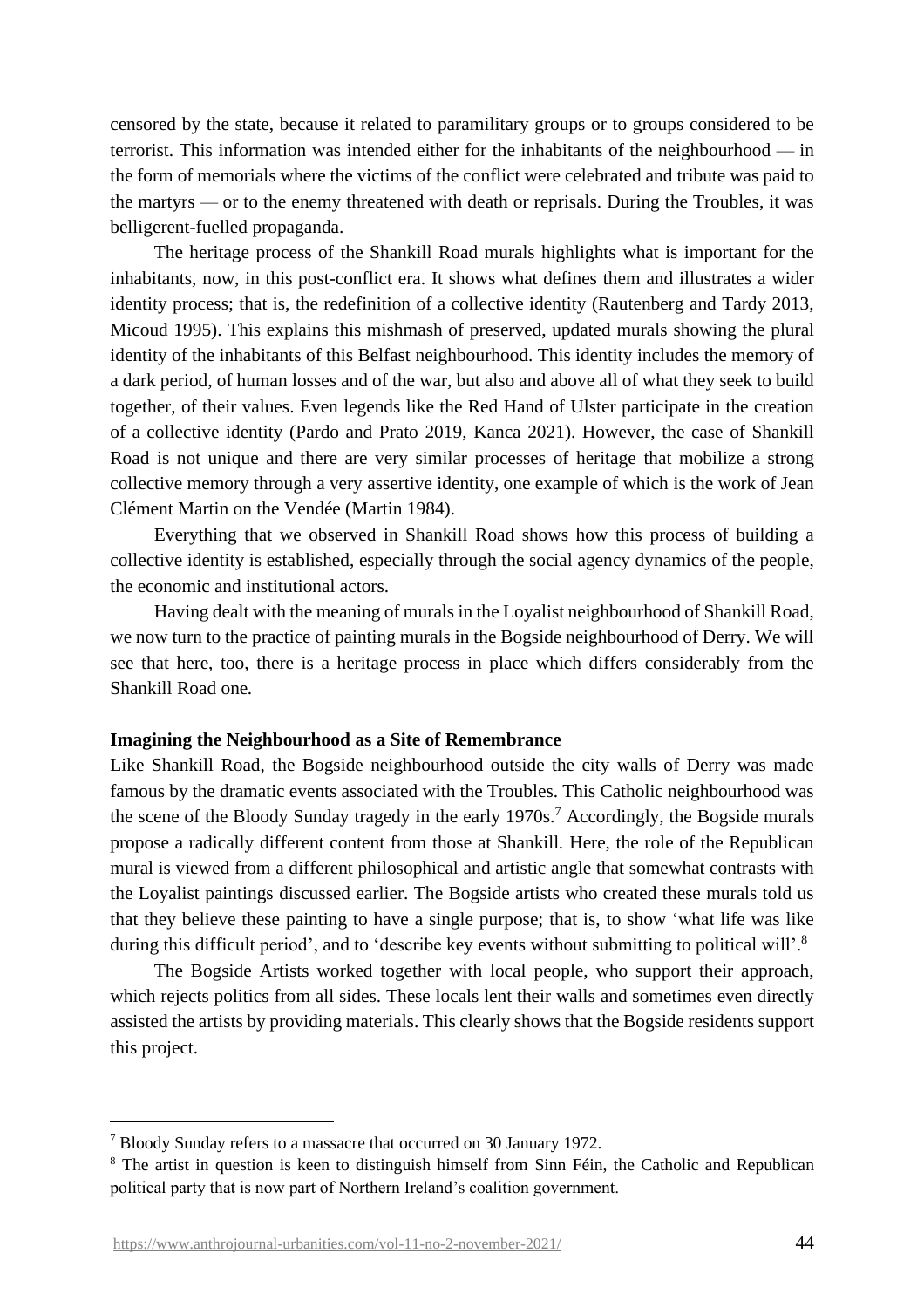At first sight, the Bogside aera hardly appears attractive to tourists. It is located further down the historical city centre and has nothing particularly interesting to visit; no department stores, no remarkable architecture. This is a residential working-class area. However, the locals and the Bogside Artists have taken advantage of the geographical position and the neighbourhood's offering a commanding view when walking on the ramparts that surround the city centre. This panorama allows visitors to see numerous monumental murals, each occupying the entire façade of a building. Although the shortcut to the Bogside from the ramparts is not easily found, this alignment of murals encourages visitors to walk through a few streets in the neighbourhood and admire the murals more closely. Clearly, those murals have been positioned in a way that creates a pathway where visitors also find plaques explaining the events that occurred during the different periods of the Troubles, and specially of Bloody Sunday.



Photograph 4 Photograph 5 Photograph 4. Bogside mural named 'The Petrol Bomber'*.* It was painted in the summer of 1994 for the twentyfifth anniversary of the 'Battle of Bogside'. Source: C. Germain, J. Doutre, 2014. Photograph 5. Signboard exposing the Bloody Sunday presented on the murals. Source: C. Germain, J. Doutre, 2014.

The Bogside murals appeared to be positioned in a way similar to what we observed on Shankill Road*.* These murals are intended for tourists, for outsiders, and are there to be seen by them. The starting place for this tour is a house, or rather a white facade, since that is all that remains of the house. It is prominently located and lies on both sides of an avenue. On this facade is the famous slogan 'you are now entering free Derry'.<sup>9</sup>

<sup>&</sup>lt;sup>9</sup> In front of the house, a plaque describes the history of this first Republican mural in Derry: on 5 January 1969, after a night of riots and following an assault by the British police, the words: 'You are now entering Free Derry' were painted on the facade of a house located at 33 Lecky Road. This graffiti has become a symbol of the civil rights struggle around the world. The remains of the house have been preserved but the street ceased to exist in 1975.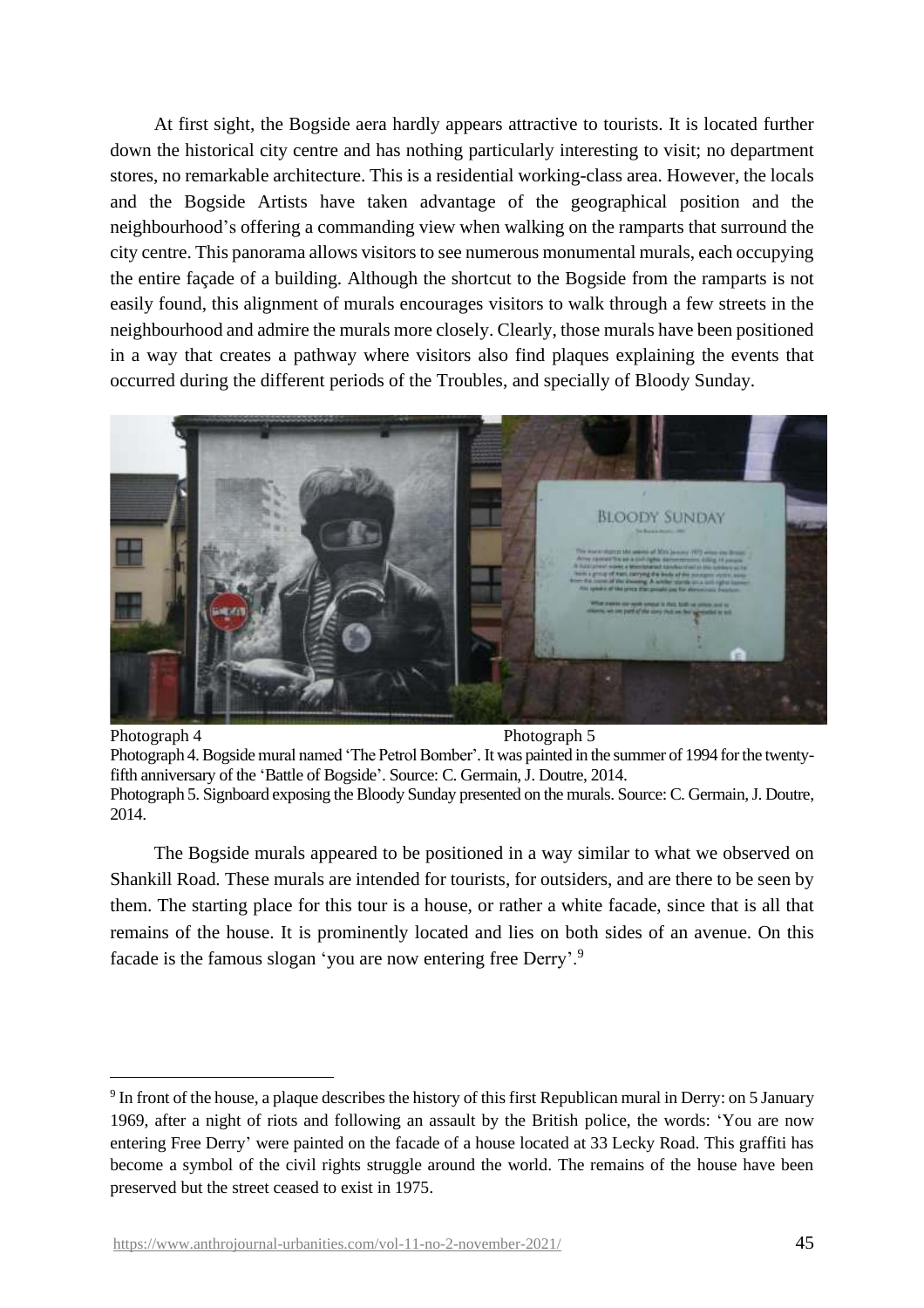

Photograph 6. 'The Free Derry house', a mural at Bogside entrance with the famous slogan: 'You are now entering free Derry'*.* Source: C. Germain, J. Doutre, 2014.

From there on, gigantic murals are placed one after the other to emphasise central themes in the iconography of Catholic Republicans, such as the struggle for human rights, illustrations of Bloody Sunday, the Republican hunger strikers who opposed the politics of Margaret Thatcher,<sup>10</sup> and even figures of world peace such as Mother Teresa, Martin Luther King and John Hume.<sup>11</sup> While this neighbourhood has all the trappings of authenticity, it is nothing more than a set-up, a musealisation of this urban space, transformed by these works into a testimony of the past. According to Philippe Dubé (2011), musealisation is a side effect of heritagisation, seeking to assign heritage status to an object or a place that was initially devoid of it.

Indeed, the gathering in one place of murals and other historical elements, such as the British government's response letters concerning their involvement in the Bloody Sunday incident and photographic testimonies portraying the harassment of inhabitants, create a particular atmosphere that goes beyond the individual scope of these different elements. This remind us of Crooke's work (2016), where it is argued that everyday items can be granted a heritage value after they go through three phases (mourning, evidence and museum piece). These photographs and letters are related to the Bloody Sunday incident and are used as evidence to push the United Kingdom to recognize its implication in the murder of innocent people. Finally, as time passed, those items became proof of this tragedy and are used as

<sup>&</sup>lt;sup>10</sup> In 1976, imprisoned IRA activists lost their status as political prisoners. Their response to this loss of rights was a hygiene strike, followed by a hunger strike. The United Kingdom, led at the time by Margaret Thatcher, did not give in and ten prisoners, including their leader, Bobby Sands, succumbed to the hunger strike.

 $11$  John Hume is a Northern Irish politician who helped drive the Good Friday Agreement and was awarded the 1998 Nobel Peace Prize.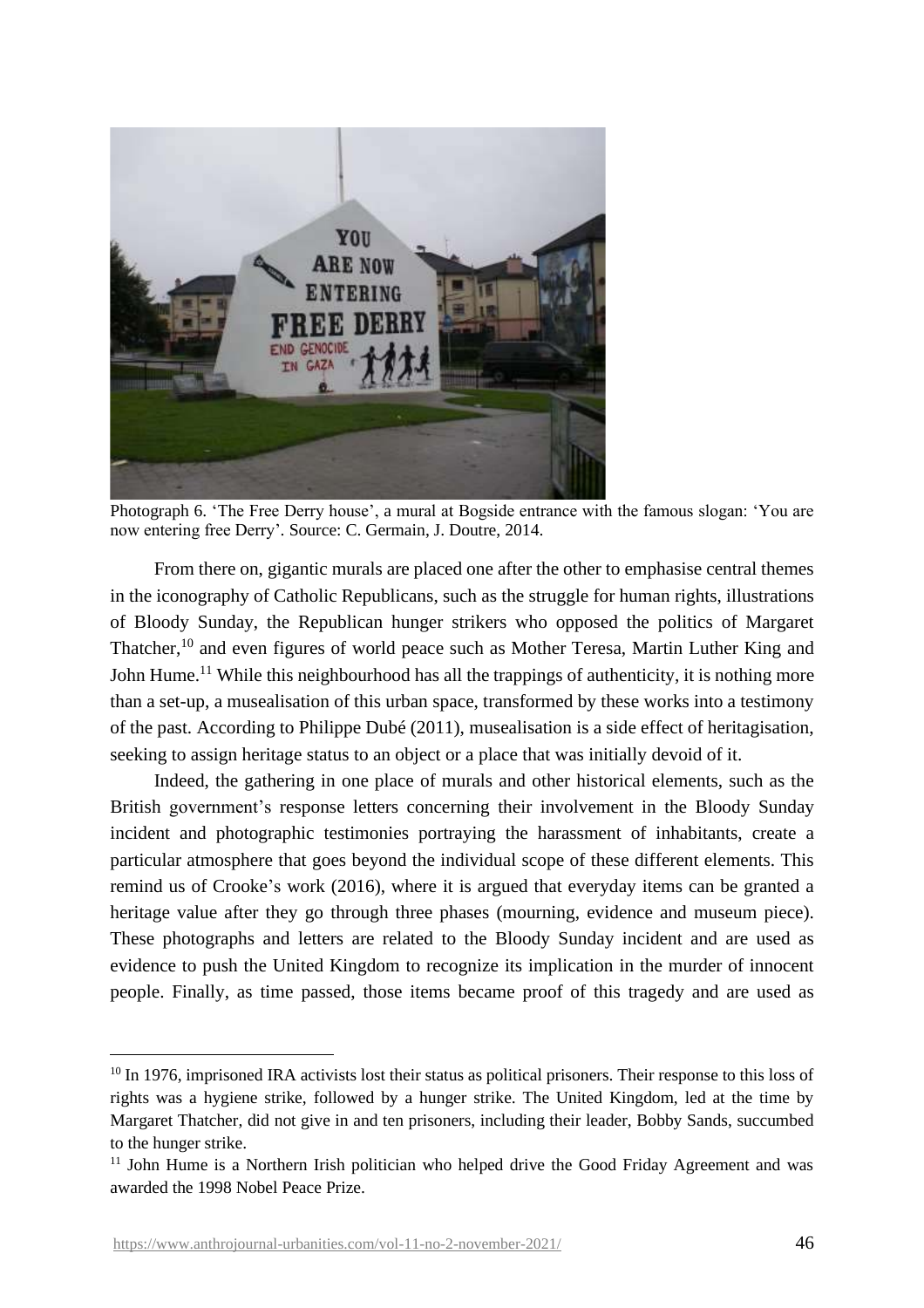museum pieces. A display of documents on Bloody Sunday includes a letter from the British government dated 26 March 2013, which reads:

'Dear Mr Bradley,

Thank you for the letter which you sent to the Prime Minister requesting an apology for the death of your brother Seamus Bradley, during the course of Operation Motorman in 1972.

 The Minister of State for the Armed Forces has now had the opportunity to review the report of the Historical Enquiries Team into the circumstances of your brother's death. I regret to inform you that he has concluded that there is nothing in the circumstances of his death, as detailed in the HET report, which would make it appropriate for the Government to apologise.'

The elements presented above appear to support the heritagisation of the neighbourhood, especially when one discovers that the series of twelve monumental murals created by the Bogside Artists is named the 'People's Gallery'*.* This gallery is designed and presented as an open-air museum, associating the characteristics of a society museum<sup>12</sup> (Drouguet 2015) with those of an art gallery, thus combining a collective memory and the observation of works of art. The Bogside Artists project is ambitious and relies on foreign viewers' curiosity and interest in learning part of the neighbourhood's inhabitants' history through these artworks. Similarly, as highlighted by certain graffiti drawings in streets further away from this neighbourhood, the inhabitants express their duty of remembrance with the slogan: 'Remembering the victims of Bloody Sunday'. A little further on, on the corner where a social centre stands, there is a wall with a mural on which is written 'the laughter of our children', which refers to a poem written by Bobby Sands in prison and often reproduced on murals; it reads, 'Our revenge will be the laughter of our children'*.* These works and other forms of free expression in the public space show a sense of identity and strong memory. However, these initiatives are few, even marginal, in the Bogside aera, where the 'official' murals are mainly displayed.

The murals painted by the Bogside Artists do not play the same role as those in Belfast's Falls Road<sup>13</sup> or Shankill Road. They were designed primarily as part of a collective artistic project in this open-air museum. In some cases, at least, their authenticity is also questionable. Indeed, some illustrations, like the 'peace' mural that shows a swirling image of a dove, appear to be out of step with other Republican murals. Others are reconstructions, such as the famous mural, 'You are now entering free Derry', which was repositioned at the entrance of the neighbourhood after the original was destroyed. The People's Gallery is therefore a construction that assembles the elements that disappeared from or did not initially exist in the area; in short, it is a simulacrum in Baudrillard's (1976) sense. When the signs of reality have

 $12$  By society museum, we refer to the categories described by Noémie Drouguet, ranging from 'a thematic collection to the national museum, from the open-air museum to museums without objects and an exciting complexity worth exploring: political issues, identity issues, emotional relationships with memory, status of ethnological heritage.' (Drouguet 2015: 70).

<sup>&</sup>lt;sup>13</sup> Falls Road is a famous Catholic neighbourhood in Belfast.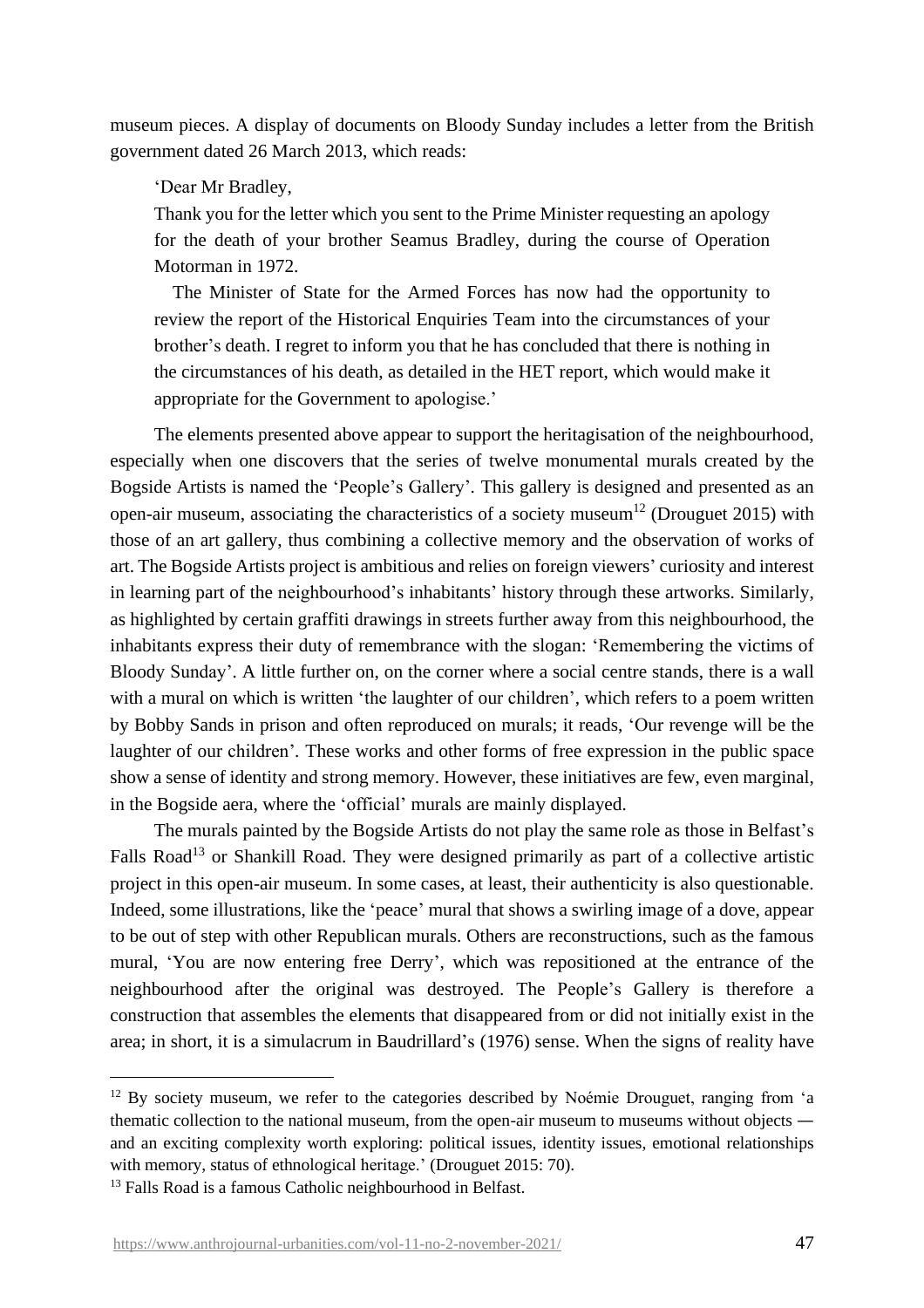replaced the real, a simulacrum is set up where the copy replaces the original. As the neighbourhood has been redeveloped, it could not be presented as it was at the time of the Troubles. This, however, does not diminish its museum and heritage dimension. As Céline Éloy (2010) points out, an object on display in a museum is not judged according to its appearance but rather by its ability to illustrate an idea.

Nevertheless, many original elements were added to these simulacra. The numerous anti-British tags and stickers displayed throughout the neighbourhood also promote the authenticity of the place being visited. They give a certain taste of authenticity to the tourist's visit. Giulia, a 27-year-old Italian tourist and communications officer, married with one child, said:

'It's a visit not to be missed. It's an exciting place. You realise that the emotions associated with the conflict are still present. I feel like you get emotional when you're here, you feel that tragic things happened. You have pictures with wounded, mutilated people. It sends chills up your spine. You see that the locals are asking for justice for what happened. There are even letters from the British government. We are not here for the beauty of the place. Okay, you can see works of art and, aesthetically, they can represent something beautiful, but what matters to me is what they mean and the story they tell, like a memory, a memory visible to everyone. They show that one must not forget what happened here. You can also see in the plaques, the graffiti, that the tension is still there. You can even see them, the inscriptions, from the heights of the city, because they are written on rooftops.'

This Italian tourist shows how these items carefully chosen and gathered in this open space museum shape an agency (Conway 2008). Here, we can clearly see that the different elements that compose this scenery are more than the sum of its parts. Together, they evocate a vision of the Bloody Sunday tragedy that has been progressively built by 'memory entrepreneurs' (Conway 2008). Conway calls 'memory entrepreneurs' people who have shaped how the events of the bloody Sunday are perceived. Representations of this event did evolve and went through three phases. The first phase took place in the 1970s and focused on an internal and exclusive debate, whereby the community expressed mourning and anger. The second phase, from the 1980s to the early 1990s, saw a progressive opening in the discourse, and did involve an expression of commemoration, as well as a search for truth and justice. The third phase took place from the year 2000 to date, and involves a will to share and communicate the Bloody Sunday victims' memory to a wider audience. The museum of Free Derry is a good example of what has been created during this third phase. The work done by 'memory entrepreneurs' is clearly seen through the ethnography that led us to identify the musealisation process and the touristic approach of the Bogside area, where the public space is clearly used as an open-air museum and commemorative place.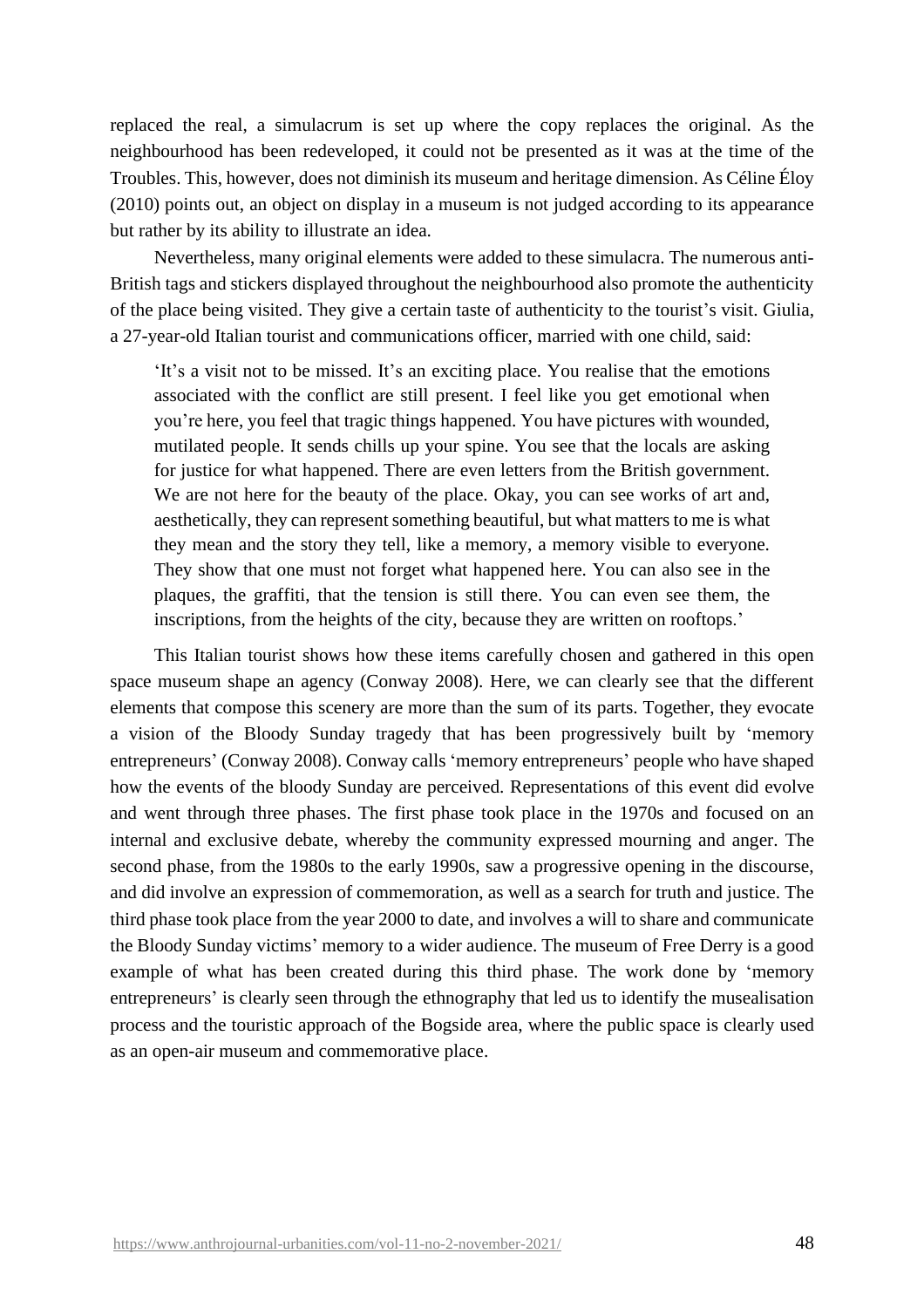This musealisation of the public space is clearly spoken by the Italian tourist quoted earlier, who refers to the choice of the items on show, the murals, the fact that it can all be seen from the ramparts of the old city. All of this contributes to create an impression of reality and authenticity, a testimony of what happened here. This is a way for this open-air museum to show agency; a capacity, that is, to act by bringing out the truth about the Bloody Sunday tragedy. It is thanks to such Agency that this kind of musealisation is possible.



Photograph 7. Photograph 8. Photograph 7. This photograph illustrates the anti-English and pro-IRA propaganda visible in the Bogside aera. Source: C. Germain, J. Doutre, 2014. Photograph 8. Photograph of the roofs of the Bogside where one can see IRA and BRY (Bogside Republican Youth) inscriptions. Source: C. Germain, J. Doutre, 2014.

A closer look at some murals reveals adjacent panels showing documents and photographs in glass frames, such as photographs of wounds inflicted on protesters by the British military. All these elements, independent of whether they are original, help create an atmosphere of recollection, a willingness to witness the horrors of this conflict.

Entirely dedicated to tourism, the People's Gallery of Bogside is a gigantic open-air museum with monuments that contribute to giving the area a historical and memorial dimension. There is a real desire to explain the Bloody Sunday events under the necessarily biased prism of the Catholic artists who set up this gallery. Heritagisation is expressed here through the musealisation of more or less authentic elements that create a coherent whole. Letters, photographs and other archival documents enhance the visitor's experience and add a touch of authenticity that encourages real immersion. The artists' imagination that has made this area a site of remembrance, an open-air museum. Beyond history, beyond the tragic events that took place at Bogside, the arrangements made by artists and inhabitants have given the area a 'soul', a certain 'presence'. One may legitimately question whether this form of tourism, this sense of immersion, this sense of a place inhabited by the past, would exist without the murals, the signboards and the traces of such a past (letters, photographs).

It is this social agency, the inhabitants' will and the power to act that have given this image to the district; it is thanks to these illustrations, these memorials that this work of memory has come to be. This is the fruit of a collective fight by the inhabitants and the victims' families,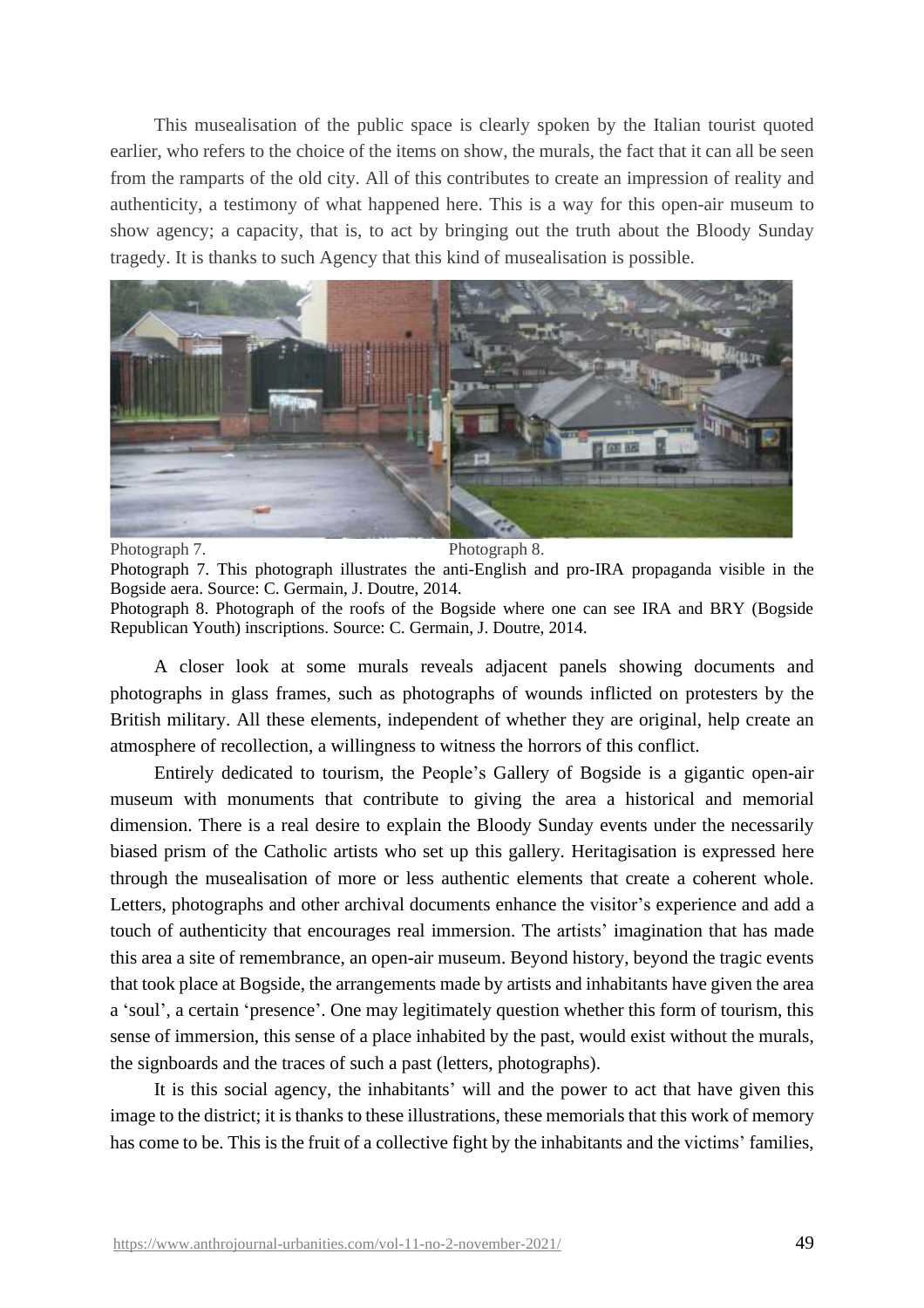for whom it is invaluable that this memory should be passed on to the young generations, but also to all those who visit the aera.

### **Conclusion**

Throughout this paper we tried to explain the processes of heritage in two areas: Shankill Road in Belfast and the Bogside in Derry. The initiative to paint murals in these two areas draws on different motivations.

In Shankill Road, the process of heritage is fairly transparent, considering that the community expresses its attachment to the United Kingdom through new murals. Today, it is no longer a matter of hooded paramilitaries and direct threats to the Catholic community, but of historical and religious figures and positive values that are representative of their identity. These new murals fit into an institutional and consensual framework characteristic of 'authorised heritage discourse' or AHD (Smith 2006). However, many murals depicting the Troubles were kept. They also are heritage, but for a different reason. These are the murals that tourists come to see, those that allow the 'black cabs' to organise visits to Shankill Road. They play a major economic role in this working-class area and provide work for many residents. Thus, Shankill Road displays both the AHD representation of their identity and a heritage that many would like to see disappear but which is preserved for necessary economic reasons.

In the Bogside, unlike the frescoes from the Re-imaging Programme, the murals have gradually become a legitimate heritage. Here, social agency is expressed in keeping with a collective memory that slowly shifts from a discourse made by the inhabitants for the inhabitants to a discourse made by the inhabitants for themselves as well as for the visiting tourists. Thus, the discourse evolves over time, particularly following the recognition of the British government's involvement in this tragedy. The version of a story that was not recognised at the time becomes the official story recognised by all. The AHD evolves accordingly, with time and in line with this recognition.

The study of Shankill Road and the Bogside illustrates two processes of heritagisation, which are certainly different but united by the same logic. In both places, the discourses, the AHD, the collective memory and also the identity of the two communities have evolved. This is an active and progressive process driven by a form of social agency. In this former civil war theatre, heritage action participates in an identity reconstruction that allows the two communities to heal their wounds and move forward.

### **References**

- Alexander, J., Smith, P., Dzhakupova, S., Kurakin, D. 2010. Strong program in cultural sociology. *Russian Sociological Review*, 9 (2): 11-30.
- Ballif, F. 2001. Belfast: vers un urbanisme de paix ? Les recompositions spatiales au sortir de la guerre civile. *Les Annales de la recherche urbaine*, 91: 53-60.
- Ballif, F. 2012. Artefacts ścuritaires et urbanisme insulaire: les quartiers d'habitat social rénovés à Belfast. *Espaces et Sociétés*, 150: 67-84.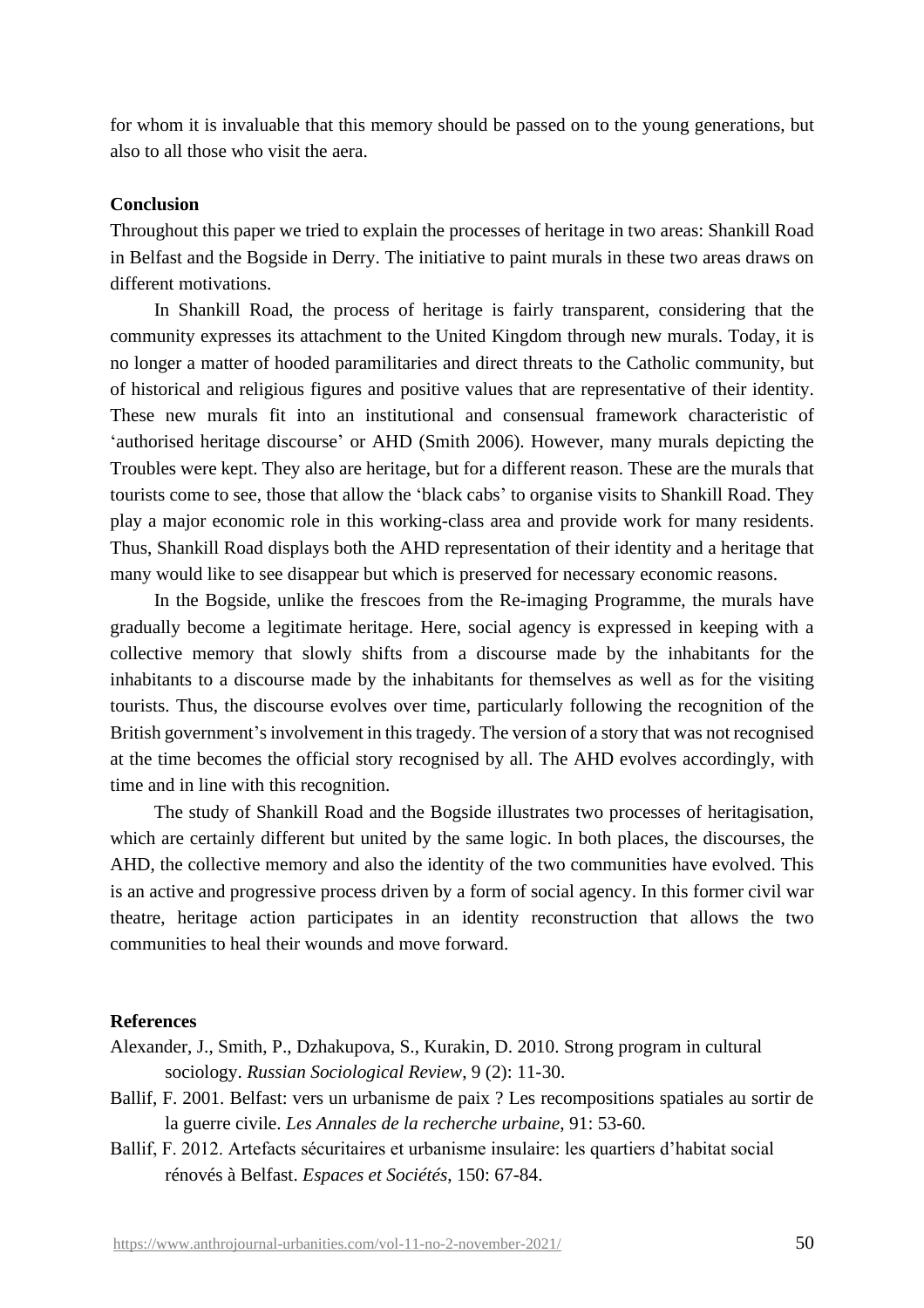Ballif, F. 2015. Belfast en temps de paix: la guerre civile comme attraction touristique. *Téoros*, 34 (1-2); online journal.

- Baudrillard, J. 1976. *L'échange symbolique et la mort*. Paris: Gallimard.
- Causevic, S., Lynch, P. 2011. Phoenix tourism: Post-conflict tourism role. *Annals of Tourism Research*, 38 (3): 780-800.
- Collins, R. 2004. *Interaction Ritual Chains*. Princeton, NJ: Princeton University Press.
- Conway, B. 2008. Local conditions, global environment and transnational discourses in memory work: The case of Bloody Sunday (1972). *Memory Studies*, 1 (2): 187-209.
- Conway, B. 2010. New Directions in the Sociology of Collective Memory and Commemoration. *Sociology Compass*, 4: 442-453.
- Cozzolino, F. 2013. De la pratique militante à la fabrication du patrimoine. *Cultures & Conflits*, 91-92: 45-64.
- Cozzolino, F. 2014. L'histoire complexe du muralisme en Sardaigne. *Nuevo Mundo Mundos Nuevos*, *Pictures, memories and sounds*, 30 January; online.
- Crooke, E. 2016. Artefacts as agents for change: commemoration and exchange via material culture. *Irish Political Studies*, 31 (1), 86-100.
- Davallon, J. 2000. Le patrimoine: 'une filiation inversée'?. *Espace Temps*, 74 (1): 6-16.
- Dickinson, J. 1996. Entropic zones: Buildings and structures of the contemporary city. *CNS*, 7 (3): 81–95.
- Di Méo, G. 1995. Les nouvelles contradictions du territoire/New territorial contradictions. *Géocarrefour*, 70 (2): 169-175.
- Diouf, M. 2005. *Mural Paintings and the Writing of History.* Ann Arbor, MI: MPublishing.
- Drouguet, N. 2015. *Le musée de société. De l'exposition de folklore aux enjeux contemporains*. Paris: Armand Colin.
- Dubé, P. 2011. Le musée dans ses états gazeux, vu sous l'angle de deux concepts: muséalité et communalité. *Sociétés*, 114 (4): 79-93.
- Durkheim, E. 1951. *Suicide: A Study in Sociology*. New York: Free Press.
- Éloy, C. 2010. Muśaliser l'art conceptuel: de Seth Siegelaub à Lawrence Weiner. *Culture & Musées*, 16: 93-111.
- Foley, M., Lennon, J. 2000. *Dark Tourism: The Attraction of Death and Disaster*. New York: Continuum.
- García-Gayo, E., Giner-Cordero, E. 2021. Crossroads: Urban Murals and Their Relationship to Memory, Tourism and the Possibility of Conservation and Restoration. In V. Santamarina-Campos, E.M. Martínez-Carazo, M. de Miguel Molina (eds), *Cultural and Creative Mural Spaces*. Cham: Springer.
- Geertz, C*.* 1986*. Savoir local, savoir global les lieux du savoir*. Paris: P.U.F.
- Goulding, S., McCroy, A. 2020. Representing the (un)finished revolution in Belfast's political murals. *Critical Discourse Studies*, 18 (5): 538-564.
- Halbwachs, M. 1992. *On collective memory*. Chicago: University of Chicago Press.
- Hernandez, J. 2008. Le tourisme macabre à La Nouvelle-Orléans après Katrina: résilience et mémorialisation des espaces affectés par des catastrophes majeures. *Norois*, 208: 61-73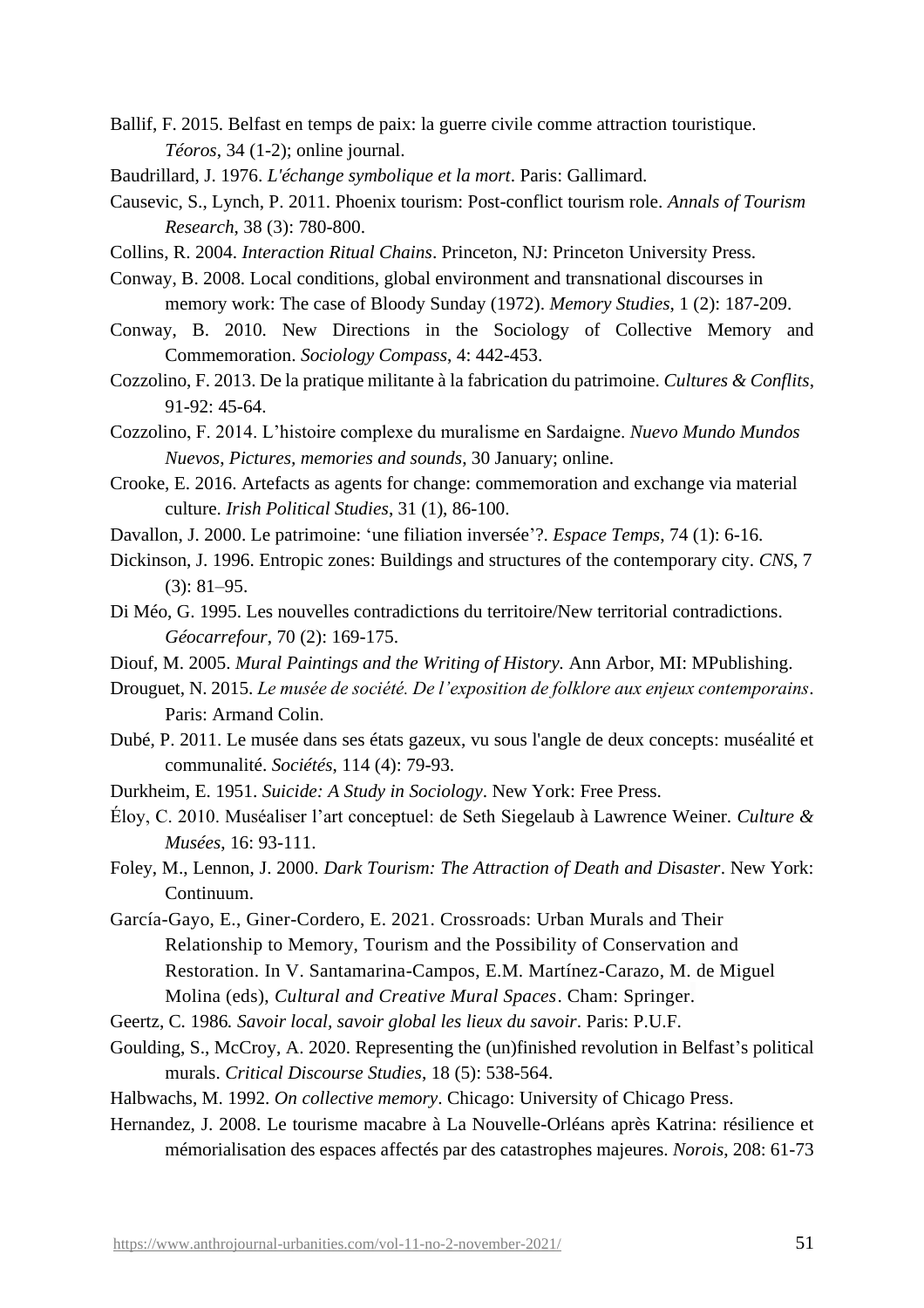- Hill, A., White, A. 2012. Painting peace? Murals and the Northern Ireland peace process. *Irish Political Studies*, 27 (1): 71-88.
- Jarman, N. 1998. Painting Landscapes: the place of murals in the symbolic construction of urban space. In A. Buckley (ed.), *Symbols in Northern Ireland*, Belfast: The Queen's University of Belfast.
- Kanca, E. 2021. Warrior Values and Society. *Urbanities-Journal of Urban Ethnography*, 11 (1): 55- 64;<https://www.anthrojournal-urbanities.com/wp-content/uploads/2021/05/6-Kanca.pdf>
- Krase, J. 2012. An argument for seeing in urban social science. *Urbanities-Journal of Urban Ethnography*, 2 (1): 18-29; [https://www.anthrojournal-urbanities.com/wp](https://www.anthrojournal-urbanities.com/wp-content/uploads/2016/05/3-Krase.pdf)[content/uploads/2016/05/3-Krase.pdf](https://www.anthrojournal-urbanities.com/wp-content/uploads/2016/05/3-Krase.pdf)
- Lefebvre, H. 1974. *La Production de l'espace*. Paris: Anthropos.
- Lisle, D. 2006. Local Symbols, Global Networks: Rereading the Murals of Belfast. *Alternatives: Global, Local, Political*, 31: 27-51.
- Longoli, A. 2015. Muralisme militant. *Cultures & Conflits*, 98: 169-186.
- Margolis, E., Pauwels, L. eds. 2011. *The Sage Handbook of Visual Research*. Los Angeles: Sage.
- Martin, J. C. 1984. *La Vendée, région mémoire*. In P. Nora, 1984-1992, t.l., *La République*: 595-617.
- McDowell, S., Braniff, M. eds. 2014. *Commemoration as Conflict: Space, Memory and Identity in Peace Processes*. New York: Palgrave Macmillan.
- Ménard, B. 2016. Mythes et héros de la Révolution mexicaine dans El laberinto de la soledad de Octavio Paz et le muralisme mexicain : un imaginaire collectif . *L'âge d'or*, 8; online.
- Mendoza, R, Torres, C. 1994. Hispanic traditional technology and material culture in the United States. In T. Weaver (ed.), *Handbook of Hispanic Culture Anthropology.* Texas: University of Houston.
- Micoud, A. 1995. Le bien commun des patrimoines. In *Collectif*, *Patrimoine culturel*, *patrimoine naturel*. Paris: la Documentation française.
- Miossec, A. 2009. *Murals d'Irlande du nord, Quel avenir après cent années de pratique communautaire*. Rennes: Université Européenne de Bretagne.
- Mollica, M. 2012. Political Manipulation: Death, Dying and Funeral Processes in Northern Ireland. In I. Pardo and G. B. Prato (eds), *Anthropology in the City: Methodology and Theory*. London: Routledge.
- Naef, P. 2011. Du traumascape au touristscape. Regards croisés sur Vukovar et Sarajevo. *Tsantsa*, 16: 164-168.
- Nathansohn, R., Zuev, D. 2013. Introduction. Sociology of the Visual Sphere. In: R. Nathansohn and D. Zuev (eds), *Sociology of the Visual Sphere*. New York: Routledge.
- Nathansohn, R., Zuev D. eds. 2013. *Sociology of the Visual Sphere*. New York: Routledge.
- Nora, P. 1984-1992. *Les lieux de mémoire*, Paris: Gallimard (7 volumes).
- Pardo, I. 1996. *Managing Existence in Naples: Morality, Action and Structure*. Cambridge: Cambridge University Press.
- Pardo, I., Prato, G. B., Kaltenbacher, W. 2015. *Le positionnement de l'anthropologie urbaine*. Special issue of *Diogène*, 2015, 3-4 (no 251-252), 3-11.